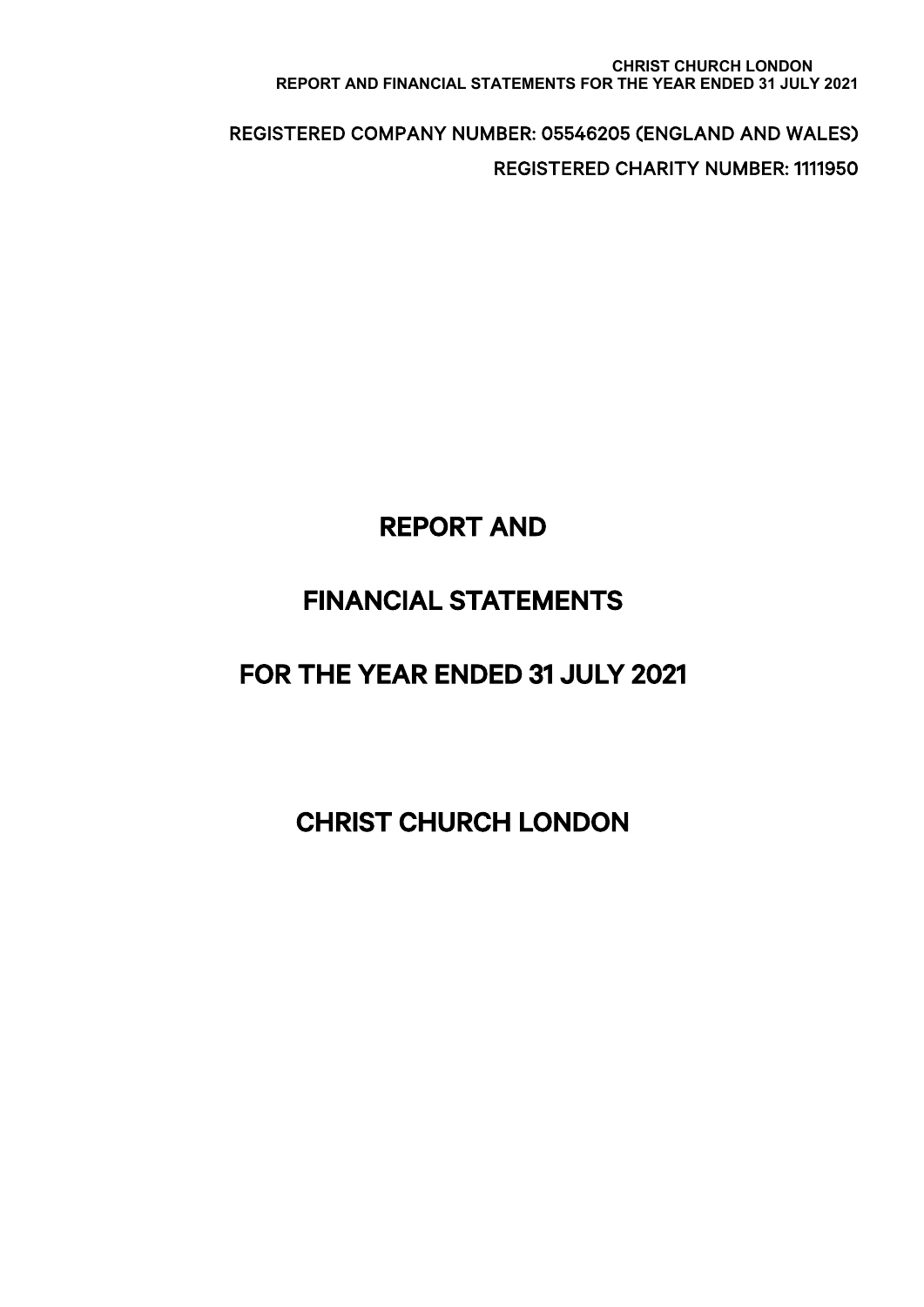# **CONTENTS**

|                                          | Page |
|------------------------------------------|------|
| <b>GENERAL INFORMATION</b>               | 3    |
| <b>SENIOR LEADER'S OVERVIEW</b>          | 4    |
| <b>REPORT OF THE TRUSTEES</b>            | 5    |
| REPORT OF THE INDEPENDENT AUDITORS       | 20   |
| STATEMENT OF FINANCIAL ACTIVITIES        | 23   |
| <b>BALANCE SHEET</b>                     | 24   |
| <b>CASH FLOW STATEMENT</b>               | 25   |
| <b>NOTES TO THE FINANCIAL STATEMENTS</b> | 26   |
| <b>APPENDIX1</b>                         | 33   |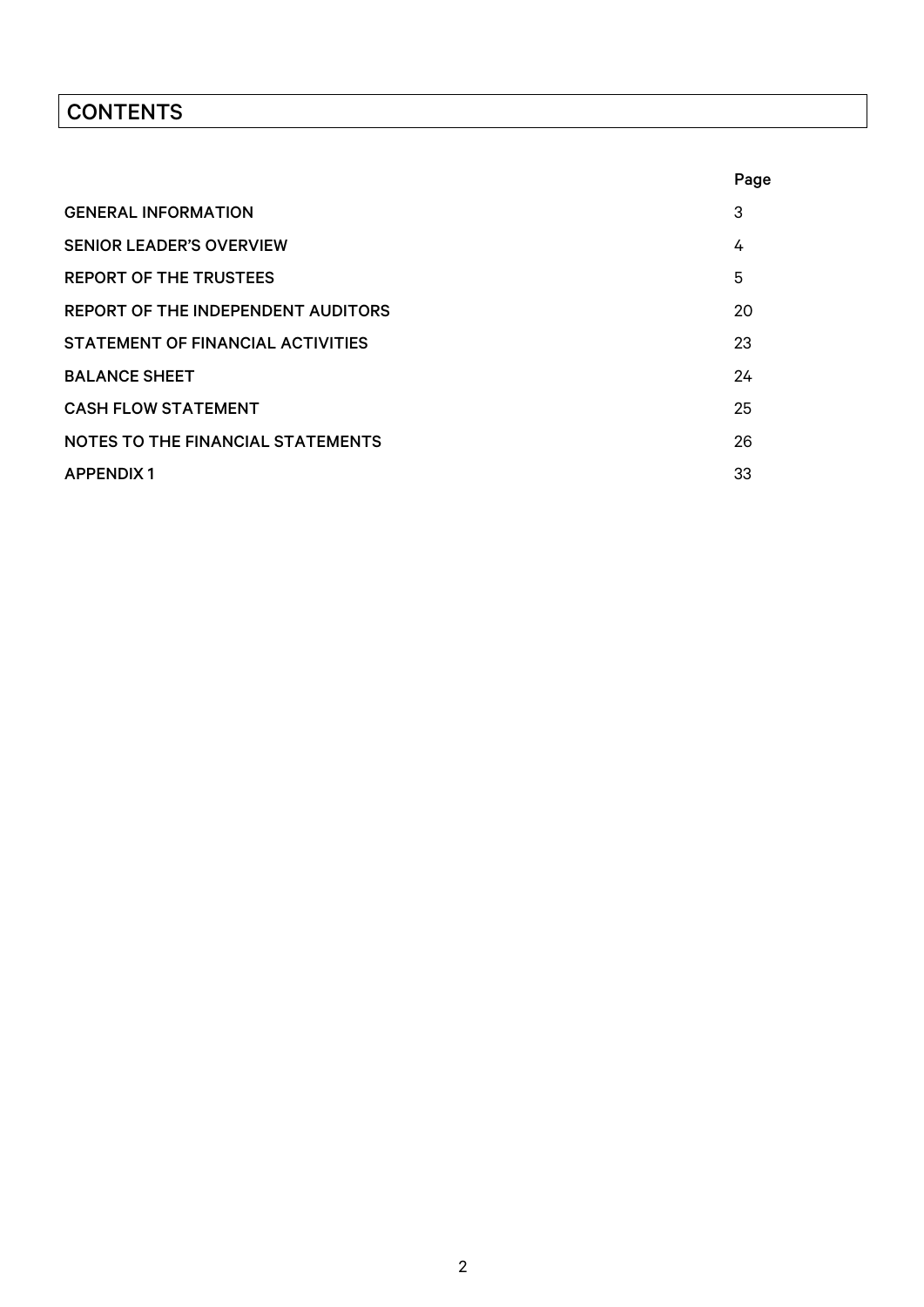# GENERAL INFORMATION

The trustees, who are also directors of the charity for the purposes of the Companies Act 2006, present their report with the financial statements of the charity for the year ended 31 July 2021. The trustees have adopted the provisions of Accounting and Reporting by Charities: Statement of Recommended Practice applicable to charities preparing their accounts in accordance with the Financial Reporting Standard applicable in the UK and Republic of Ireland (FRS 102) (effective 1 January 2015).

# STRUCTURE, GOVERNANCE, AND MANAGEMENT

## GOVERNING DOCUMENT

The charity is controlled by its governing document; the Memorandum and Articles of Association, and constitutes a limited company, limited by guarantee, as defined by the Companies Act 2006.

| <b>REGISTERED COMPANY NUMBER</b> | 05546205 (England and Wales)                                   |                       |  |  |
|----------------------------------|----------------------------------------------------------------|-----------------------|--|--|
| <b>REGISTERED CHARITY NUMBER</b> | 1111950                                                        |                       |  |  |
| <b>REGISTERED OFFICE</b>         | The Matrix Complex<br>91 Peterborough Road<br>London<br>SW63BU |                       |  |  |
| <b>TRUSTEES</b>                  | David Akinluyi (appointed March 2021)                          |                       |  |  |
|                                  | Chee Yeen Fung (appointed March 2021)                          |                       |  |  |
|                                  | Rosanna Gibbs                                                  | <b>Emily Ribeiro</b>  |  |  |
|                                  | Mark Goodchild                                                 | Nathan Sence          |  |  |
|                                  | Samuel Kay                                                     | David Stroud          |  |  |
|                                  | Smart Kemiki                                                   | <b>Michael Thomas</b> |  |  |
| <b>COMPANY SECRETARY</b>         | Claire Odunlami FCCA                                           |                       |  |  |
| <b>AUDITORS</b>                  | <b>Brindley Millen Ltd</b>                                     |                       |  |  |
|                                  | <b>Chartered Accountants and Statutory Auditors</b>            |                       |  |  |
|                                  | 167 Turners Hill                                               |                       |  |  |
|                                  | Cheshunt                                                       |                       |  |  |
|                                  | Hertfordshire                                                  |                       |  |  |
|                                  | EN8 9BH                                                        |                       |  |  |
| <b>BANK</b>                      | <b>HSBC Bank PLC</b>                                           |                       |  |  |
|                                  | 281 Chiswick High Rd                                           |                       |  |  |
|                                  | Chiswick                                                       |                       |  |  |
|                                  | London                                                         |                       |  |  |
|                                  | <b>W4 4HJ</b>                                                  |                       |  |  |
| <b>LEADERSHIP TEAM</b>           | David Stroud                                                   | Nate Sence            |  |  |
|                                  | <b>Andrew Tilsley</b>                                          | Liam Thatcher         |  |  |
|                                  | Lars Due Christensen                                           | Joel Wade             |  |  |
|                                  | Tim Frisby                                                     | Jo Wells              |  |  |
| <b>WEBSITE</b>                   | www.christchurchlondon.org                                     |                       |  |  |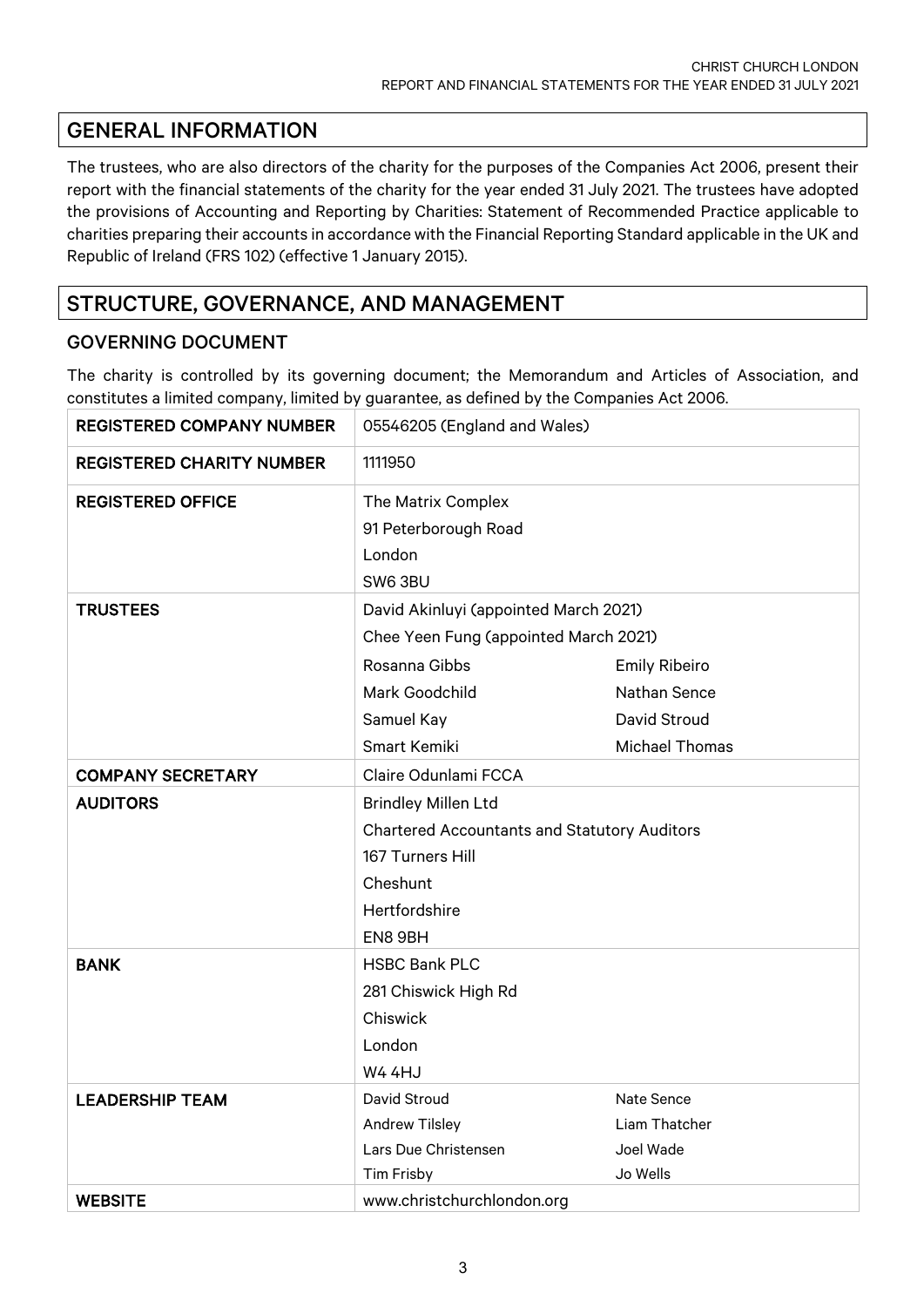# SENIOR LEADER'S OVERVIEW

It is a joy to report that Christ Church London has known God's blessing in many ways over the last year, as we have been able to reach and be a blessing to many, both within and beyond the church, despite the considerable challenges during this time.

In August 2020, due to government lockdown restrictions, we continued to deliver our Sunday services online with *Church at Home* when we were unable to meet in-person. Church at Home received very positive feedback and helped strengthen many through a particularly difficult season. After restrictions were lifted, we transitioned back to in-person services, but continued *Church at Home* for those unable or uncomfortable to attend church in-person.

During this last year we have been able to serve the church and the broader community by livestreaming pastoral seminars and interviews with expert practitioners, addressing issues of emotional and relational health. As you will see later in the report, the STEPS course has continued online and has seen significant growth both in the UK and across the world, with attendance increasing almost threefold. Vauxhall Foodbank was awarded a grant from the *Love Your Neighbour* initiative, which funded the resources needed to reach more people in the Lambeth community.

We are also very thankful for the annual Gift Day which raised £220,000 including Gift Aid and pledges, surpassing our target of £150,000. We have been overwhelmed with God's goodness and people's generosity. The money raised from this Gift Day has been allocated to the Property Fund, the Vauxhall Foodbank, and STEPS.

In November 2020, the Everything Conference was held online with keynote speaker Andy Crouch. The theme was 'God's strength working through our weakness', and received positive feedback from people across the UK and internationally.

In July 2021, we secured a 5-year lease on a property on Coborn Street in Mile End. Many members of the church, especially those living in East London, gave their skills and resources to help refurbish the building, making it ready as the new home for the Mile End service. We are excited about the potential of this building to enable us to better serve the people of East London.

I would like to express my heartfelt gratitude for the incredible generosity of the staff, volunteers, and trustees of Christ Church London, who have contributed their time and resources to the life of the church over the past year, especially through their flexibility and readiness to adapt to the changing environment. They have been magnificent.

I look forward to the year ahead with great anticipation and am grateful for the privilege we have in joining God in all that He is doing in this city.

David Stroud *November 2021*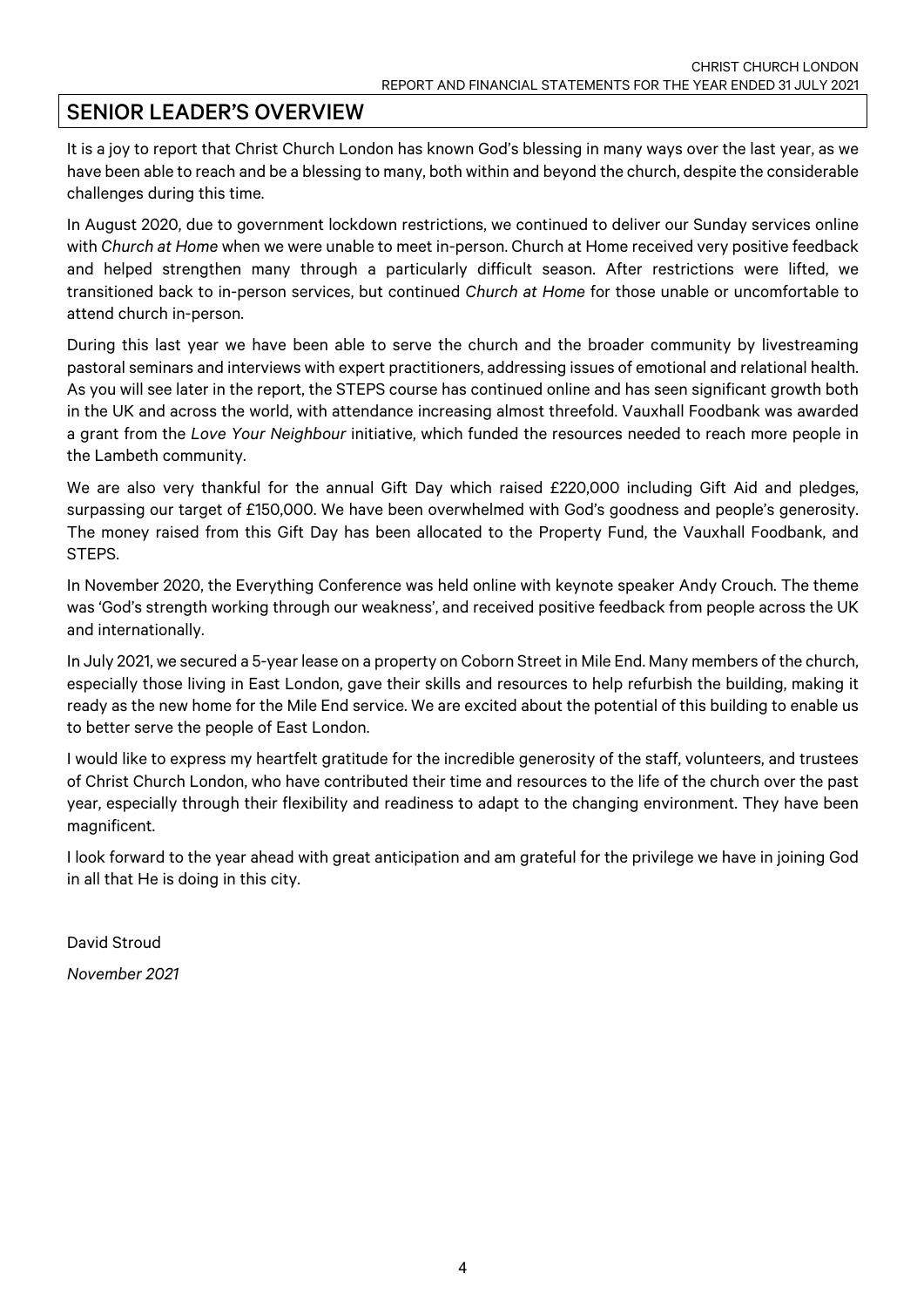# REPORT OF THE TRUSTEES

# I. PRINCIPAL ACTIVITIES AND STRATEGY

The main objectives of Christ Church London are to advance the Christian faith and to provide assistance for persons in conditions of need, hardship, or distress.

As an outworking of these objectives, Christ Church London seeks to be a community in London that serves the capital and beyond. As a church we want to *Engage* with people's questions and create an environment where anyone can explore matters of faith. We believe that God is interested in *Everything*, so we want to help everyone discover how they can use their unique skills and passions to contribute to the strengthening of society, build community, and serve those who are in need. We want to be a church that is *Empowered* by the Holy Spirit to live effective lives and sense God's direction in all we do.

The church's strategy for accomplishing these goals, and fulfilling its charitable objectives, focuses on the activities undertaken through its various ministry areas, taking into account the following guiding principles:

- § Christ Church London functions on a 'gathered' and 'scattered' basis. We 'gather' on a Sunday in multiple locations to be inspired and equipped to live out the Christian faith. We then 'scatter' throughout the city during the week to serve our local communities and the people whom we live amongst.
- Christ Church London exists to provide community. The best place to grow and learn is with others, which is why we are a community that stretches across the city.
- The church works for the social and cultural renewal of the city. The church should help the city be a better place to live, and as a result, we support people and projects that make living here better for everyone and particularly for those who are less well-off than others.
- The church works for the spiritual renewal of this city by helping those who are seeking faith to connect with Jesus Christ. Sunday services provide a context of engaging worship that helps people to connect with God. This is supported by regular teaching from the Bible, which helps people learn to live well.
- Christ Church London contributes globally as well as locally. We want to share our experience with others just as we learn from them. We do this by equipping people to use their gifts and abilities to start new churches, working with established ones, and giving financially wherever there is need and opportunity. In keeping with this we support two global charities: International Justice Mission and Compassion.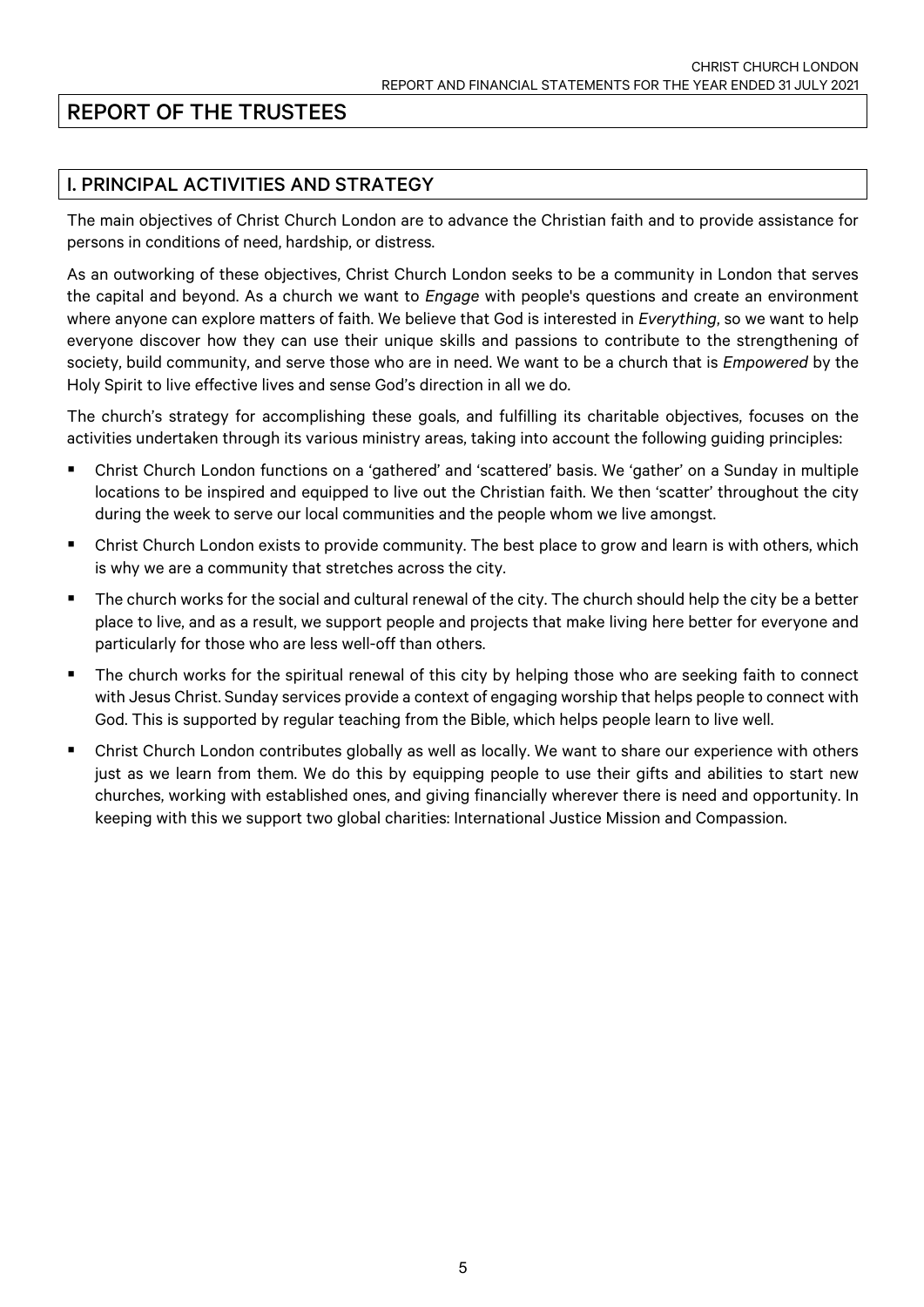# II. GOVERNANCE, TRUSTEES, AND STAFF

|                           | The current trustees set out below held office during the year ended 31 July 2021:                                                 |
|---------------------------|------------------------------------------------------------------------------------------------------------------------------------|
| David Akinluyi            | David is group COO of his own company, covering business, technology, and                                                          |
| (Appointed 08 March 2021) | financial service engagements.                                                                                                     |
| <b>Chee Yeen Fung</b>     | Chee Yeen is a North London GP with educational and advisory roles at                                                              |
| (Appointed 08 March 2021) | Imperial College School of Medicine, Health Education England, the General                                                         |
|                           | Medical Council, and the Medical Schools Council.                                                                                  |
| <b>Rosanna Gibbs</b>      | Rosie is a barrister in Chambers in London.                                                                                        |
| <b>Mark Goodchild</b>     | Mark is a management consultant who works with purpose-driven businesses                                                           |
|                           | and public sector organisations.                                                                                                   |
| <b>Samuel Kay</b>         | Sam is a partner with a London law firm, where he works in the financial services                                                  |
|                           | sector advising investment funds and asset managers.                                                                               |
| <b>Smart Kemiki</b>       | Smart is the Managing Director of a real estate company that facilitates                                                           |
|                           | buying, selling, portfolio development, land acquisition and property                                                              |
|                           | management. He is also actively involved with other charities.                                                                     |
| <b>Emily Ribeiro</b>      | Emily is a civil servant at the Foreign, Commonwealth and Development                                                              |
|                           | Office. Her roles have included policy advice and programme management in                                                          |
|                           | the Middle East, South Asia, and Africa. She was awarded an MBE for public                                                         |
|                           | service in 2011.                                                                                                                   |
| <b>Nathan Sence</b>       | Nate is the Head of Operations at Christ Church London and assists David in<br>reporting to the trustees in an executive capacity. |
| <b>David Stroud</b>       | David is the Senior Leader of Christ Church London. He has been involved in                                                        |
|                           | leading churches for over 30 years, and Christ Church London is his third church<br>plant.                                         |
| <b>Michael Thomas</b>     | Mike is a management consultant who specialises in turning businesses                                                              |
|                           | around and managing major projects. He has worked in a diverse range of                                                            |
|                           | industries for over 40 years and is actively involved with other charities.                                                        |

The trustees are also the members of the company. The power of appointment or removal of trustees rests with the trustees. New trustees are selected from the church community. They are well known to the existing Board of Trustees and have demonstrated a high level of dedication and commitment towards the aims of the church. After their appointment, new trustees receive an induction pack, and spend time with the existing trustees to ensure they fully understand their responsibilities and the legal and financial framework in which the church operates. They are provided with additional training as required.

The trustees, who meet at least four times a year, retain responsibility for the overall strategic decisions of the charitable company, as well as the setting and monitoring of budgets. The Leadership Team, the staff, and volunteers overseeing different areas of the church make day-to-day decisions on expenditure and activities.

Christ Church London was previously led by a Senior Leadership Team, who held responsibility for the overall spiritual leadership for the wider church, maintaining the historic orthodox understanding of the Christian faith, pastoral care of the church, and setting out the vision and mission.

David Stroud and Andy Tilsley are joined by Lars Due Christensen, Nate Sence, and Joel Wade to form the Strategic Team. This team takes an overall strategic view of the direction of the church, its broad initiatives, and safeguards the church's core values of *Everything*, *Engaged*, and *Empowered* across the various ministries, services, and operations of the church to ensure we are working toward the cultural, social, and spiritual renewal of the city.

Each service is led by a Service Leader and a local Service Team. During this year, the Service Leaders and other key ministry leaders on the staff team (Tim Frisby, Liam Thatcher, and Jo Wells) joined the members of the Strategic Team to form the Leadership Team of Christ Church London. This group led the church through the various stages of lockdown, as well as led the day-to-day running of the church in its various settings.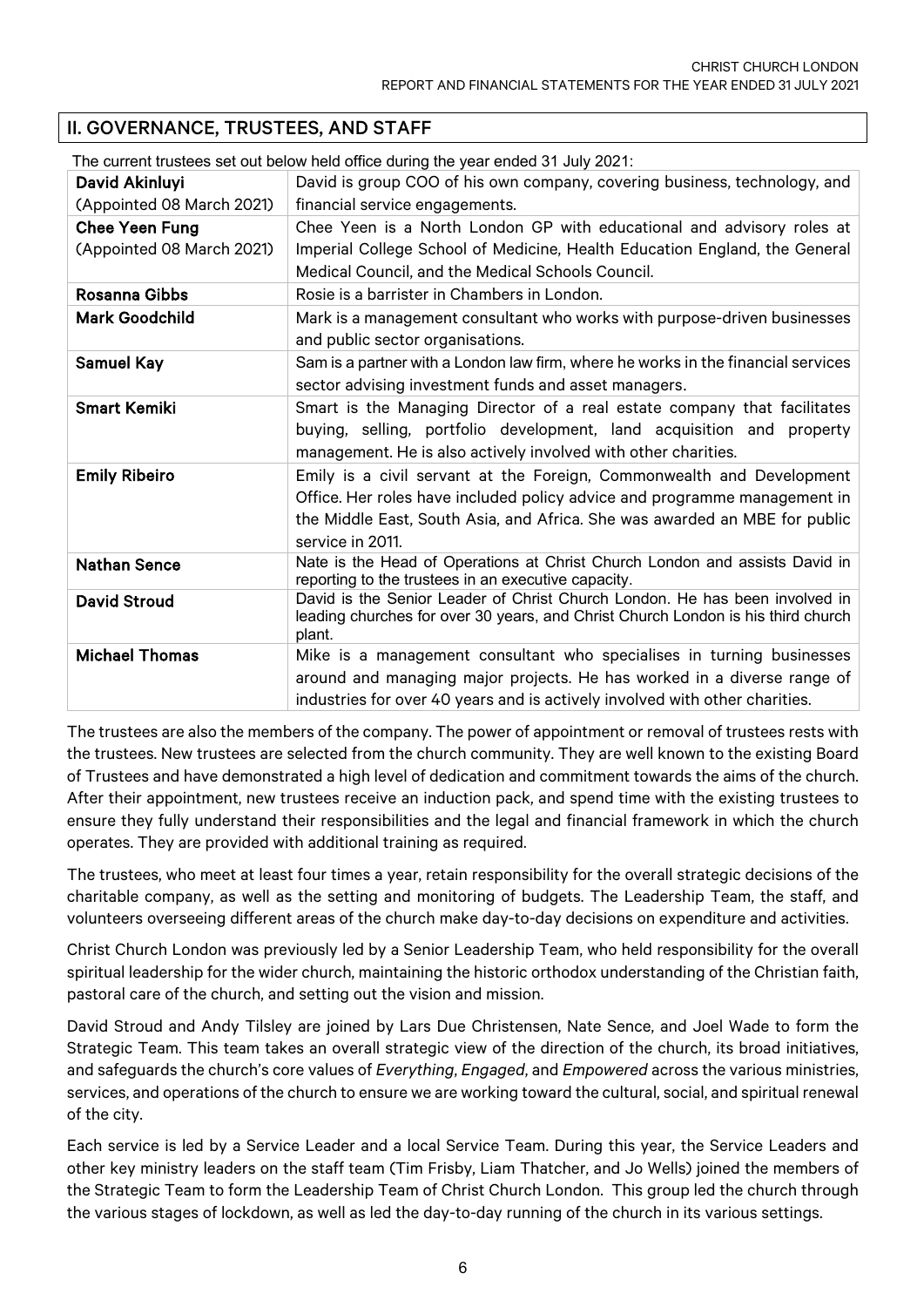Members of the above teams are:

| <b>David Stroud</b>   | As well as leading the Leadership Team, David oversees the development of the overall<br>vision and strategy of the church. David leads the Central service and supports Andy in his<br>Service Leadership. He also hosts the Everything Conference and associated events<br>throughout the year.              |
|-----------------------|----------------------------------------------------------------------------------------------------------------------------------------------------------------------------------------------------------------------------------------------------------------------------------------------------------------|
| <b>Andrew Tilsley</b> | Andy is responsible for leading the Sutton service, Connect Groups, and Alpha, as well as<br>preaching at all services and occasionally at other churches. Andy also supports Joel Wade<br>in his Service Leadership.                                                                                          |
| Lars Due Christensen  | Lars is part of the Central Service team, and oversees several ministry activities including<br>Children, Worship, Social Action, and Pastoral Support. Lars supports Tim in his Service<br>Leadership. He also leads the STEPS course, aimed at helping people to overcome<br>controlling behaviour patterns. |
| <b>Tim Frisby</b>     | Tim is the service leader in Stockwell, with his wife Jacqui. He is also responsible for Social<br>Action and oversees the Vauxhall Foodbank.                                                                                                                                                                  |
| <b>Nathan Sence</b>   | As Head of Operations, Nate is responsible for overseeing the day-to-day operational<br>activities of the services, logistics, and the office and administration.                                                                                                                                              |
| <b>Liam Thatcher</b>  | Liam was the teaching pastor and was responsible for coordinating all the preaching and<br>prayer across the church. He also coached younger preachers and led the Marriage ministry<br>with his wife, Helen. Liam left Christ Church London on 31 July 2021.                                                  |
| <b>Joel Wade</b>      | Joel leads both congregations in Bethnal Green (now Mile End). He is also responsible for<br>overseeing the Communications Team.                                                                                                                                                                               |
| <b>Joanne Wells</b>   | Jo is part of the Central Service team. She coordinates Welcome Teams, the Women's<br>ministry, and other events, and oversees integration for Church at Home.                                                                                                                                                 |

The Leadership Team model was replaced in July 2021 with a new operating model of Services, Working Groups, and Departments, to ensure clear communication across the staff team and efficient decision making. It will also enable autonomy and instil trust in individuals and will play more naturally to the strengths of our team members.

The Working Groups are the Courses, Discipleship, Leadership Development, Creative Projects, and Calendar Groups, which are made up of a combination of the Christ Church London staff and key volunteers.

The Departments are the Finance, Communications and IT, Worship, Families and Youth, Students, Pastoral Support, Social Action, and Operations Departments, which are led by members of staff with expertise and broad experience in their respective fields of work.

# INTERNAL CONTROLS AND RISK MANAGEMENT

The trustees have overall responsibility for the Christ Church London system of internal controls. Such a system can provide only reasonable, but not absolute, assurance against errors or frauds.

Christ Church London operates a planning and budgeting system with an annual budget approved by the trustees. Significant changes are subject to specific approval. A finance reporting system compares results with the budget on a monthly basis.

The trustees are satisfied that systems are in place to monitor, manage, and mitigate Christ Church London's exposure to major risks. They consider that maintaining Christ Church London reserves at the policy levels and reviewing internal controls and risks will provide Christ Church London with adequate risk assurance and sufficient resources in the event of adverse conditions. They also recognise that the nature of some of Christ Church London's work requires active acceptance and management of some risks when undertaking activities to achieve the objectives of the charitable company.

All areas of church life have been subject to a risk review using our risk management software system, and the trustees have reviewed the most significant risks, including specific COVID-19 risks. Monitoring of these risks takes place throughout the year.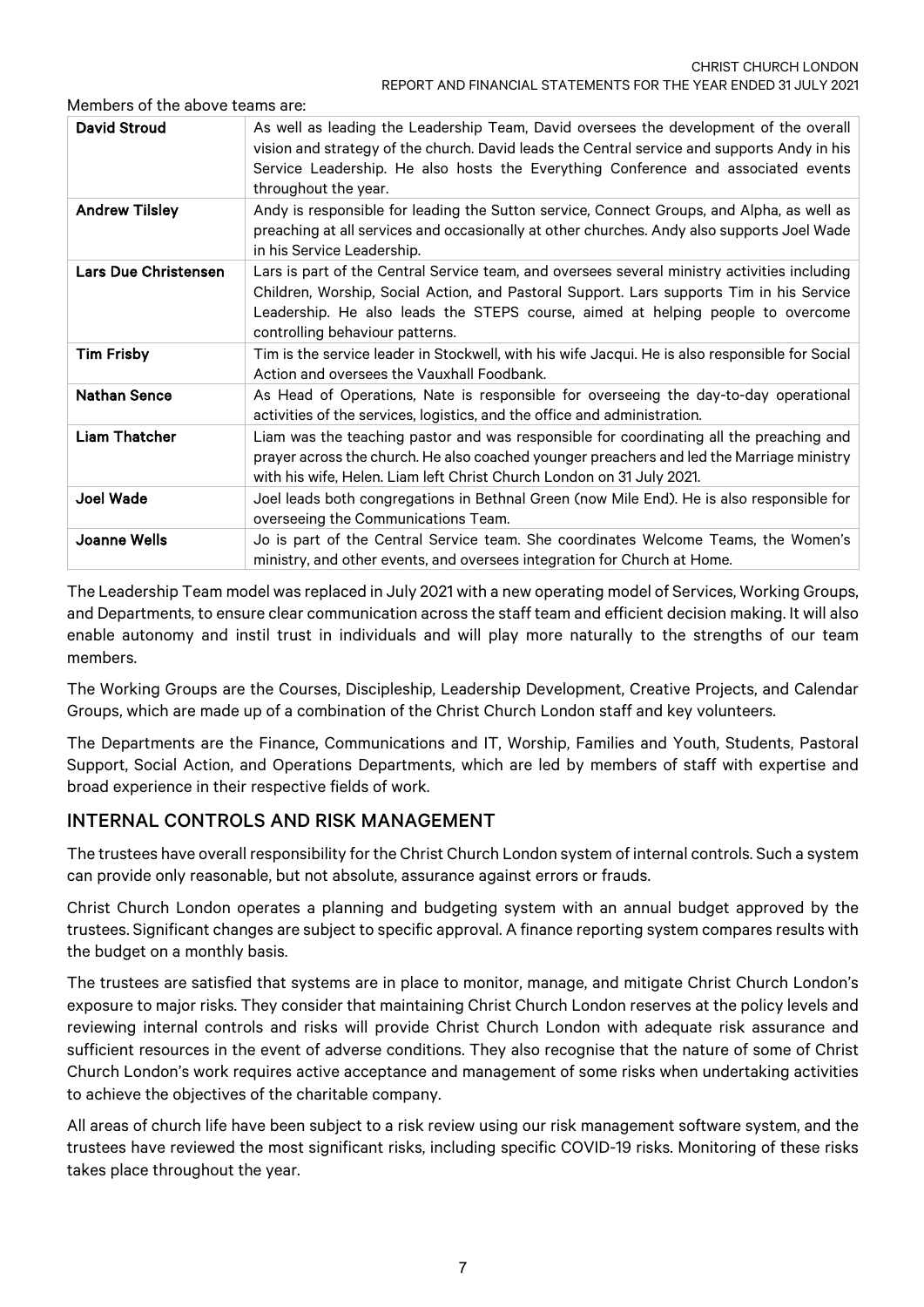All major insurable risks are subject to normal churches' and employers' insurance. Contractual risks are reviewed before entering, to assess that they could not significantly impact the church's ability to fulfil its objectives.

## KEY MANAGEMENT REMUNERATION

Salaries and remuneration for key management personnel are set by the Trustees following consultation and guidance from the Salaries Review group, which is comprised of the Senior Leader (who is also a trustee) and three non-staff trustees with experience in charity, government, and commercial industries. The Senior Leader is not involved in reviewing or setting their own salary.

# EMPLOYEES AND VOLUNTEERS

The work of Christ Church London relies on the commitment and hard work of its employed staff, as well as its volunteers. Christ Church London seeks to be a workplace that represents the diversity we see in the city. Our recruitment and development policies reflect our Christian values and adhere to UK legislation.

At year end, the church employed 13 full-time (2020: 11) and 10 part-time staff (2020: 5). Our staff team supports the vision of Christ Church London, alongside the extensive input and time of the church community who serve and give faithfully.

Christ Church London has ongoing relationships with a number of respected Christian leaders, who form a Council of Reference. The Leadership Team and the Trustees remain responsible for the leadership and governance of the church. Further details are provided in Appendix 1 on page 33.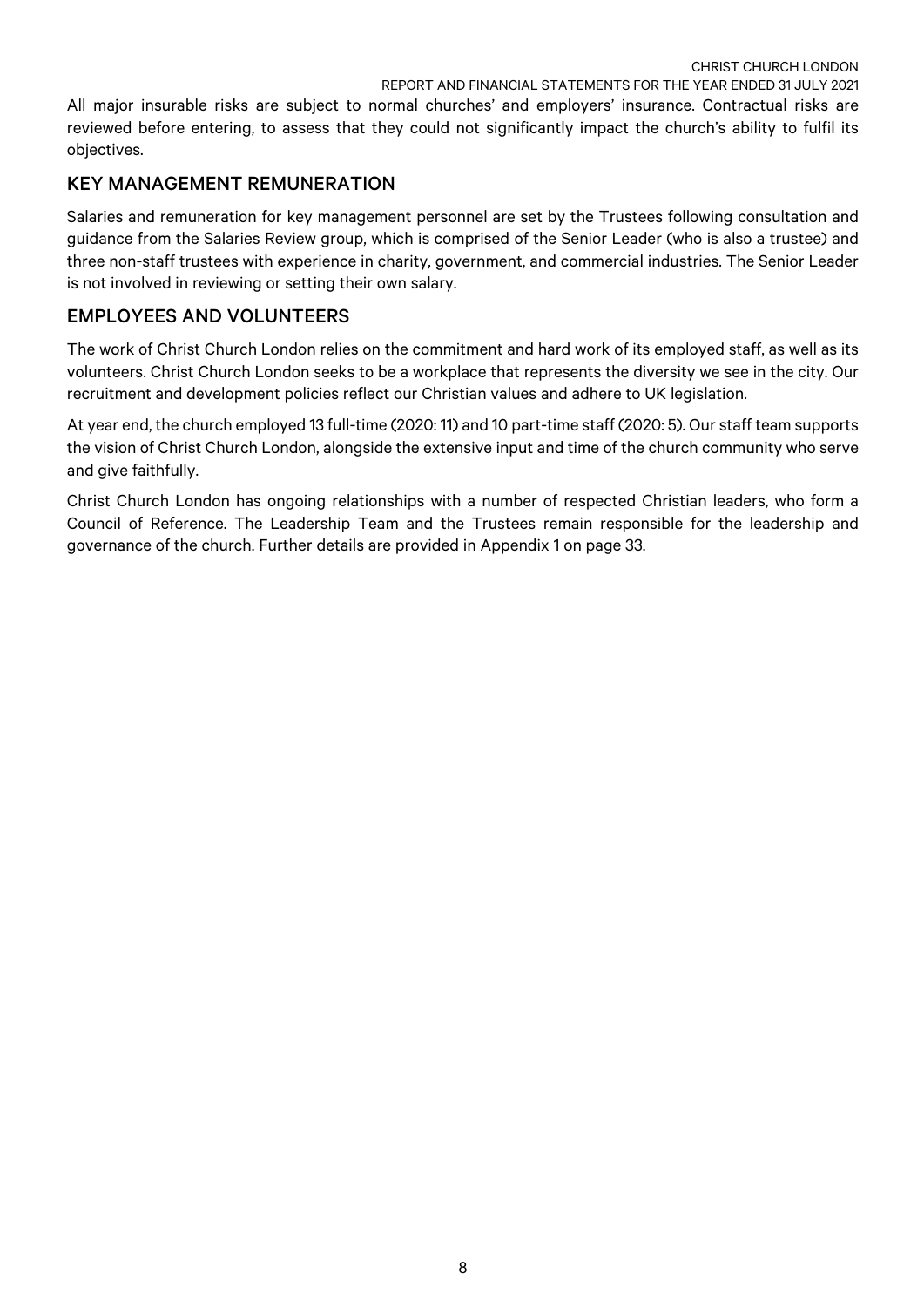# III. REVIEW OF THE YEAR'S ACTIVITIES

## SUNDAY SERVICES AND PREACHING

Our Sunday services have continued to provide a context in which people can grow in their faith. We aim to present a rounded Bible teaching programme, as well as meet the needs and challenges of this unique moment. We continued to provide *Church at Home* when we were unable to meet in-person and to supplement our live services. A pre-recorded sermon from *Church at Home* was used at in-person services when the preacher was unable to attend in person.

Over the year, we ran sermon series on *Living by Faith*, exploring biblical examples of living faithfully; *Kingdom Come*, looking at Jesus' vision of the Kingdom and how it meets our deepest needs; *Spirit Filled Life*, learning to continue God's Work in the face of contemporary challenges; and *Living Sacrifice*, looking at Romans 12 and how to build genuine community.

As well as our staff preaching team, three volunteers preached twice at *Church at Home*. Rachel Gardner and Tope Koleoso were invited as guest speakers, and 16 local volunteers preached across the church at our inperson services (2020: 20).

In addition to live carol services, we also created a film called *Emmanuel*. The film included spoken word, carols, and readings, and showcased the talent at Christ Church London. Over 3,200 people have viewed the film on YouTube, and over 2,400 on Facebook. The Good Friday service was also specially produced and shared online and received approximately 800 views.

Average in-person weekly attendance across the whole church was 318 (2020: 532). Varying degrees of government restrictions and venue capacities limited the in-person services we were able to offer, so the attendance is not as measurable as previous years.

#### BETHNAL GREEN

To help keep the service connected and focused on our mission, once a month we hosted 'Kingdom Come in East London', where Connect Groups would gather online to worship, pray, and hear teaching and vision for the community in East London.

Once meeting in-person became possible, the need for community events became more apparent. A running club and games at the park became regular features, and the men's and women's breakfasts restarted. These activities were initiated by volunteers.

A core group has been developed at the morning service and continues to grow. Volunteers have shown growth as leaders, helped by more opportunities to lead, preach, and self-initiate.

In July, we secured a 5-year lease on 1-3 Coborn Street in Mile End. Bethnal Green services were postponed throughout July, and *DIY Sundays* were held, where volunteers were invited to decorate and prepare the space for in-person services. Over 60 different people volunteered throughout the month. In-person services resumed in August 2021, and the service was renamed Mile End to better reflect the building's location.

Average weekly attendance at the morning service was 27 (2020: 39).

Average weekly attendance at the evening service was 33 (2020: 85).

#### CENTRAL AND COVENT GARDEN

From August 2020 to July 2021, the Central and Covent Garden services gathered in-person at the LSE's Peacock Theatre or online for Church at Home during lockdown. The wider leadership teams of both services met online monthly, and in early summer 2021, agreed for the two services to officially merge to form one new service. There has been an emphasis on re-gathering and strengthening the service as there have been many changes for people who have historically been part of the Central and Covent Garden services.

Connect Groups met mostly online, with some meeting in-person during the summer of 2021 as restrictions began to lift.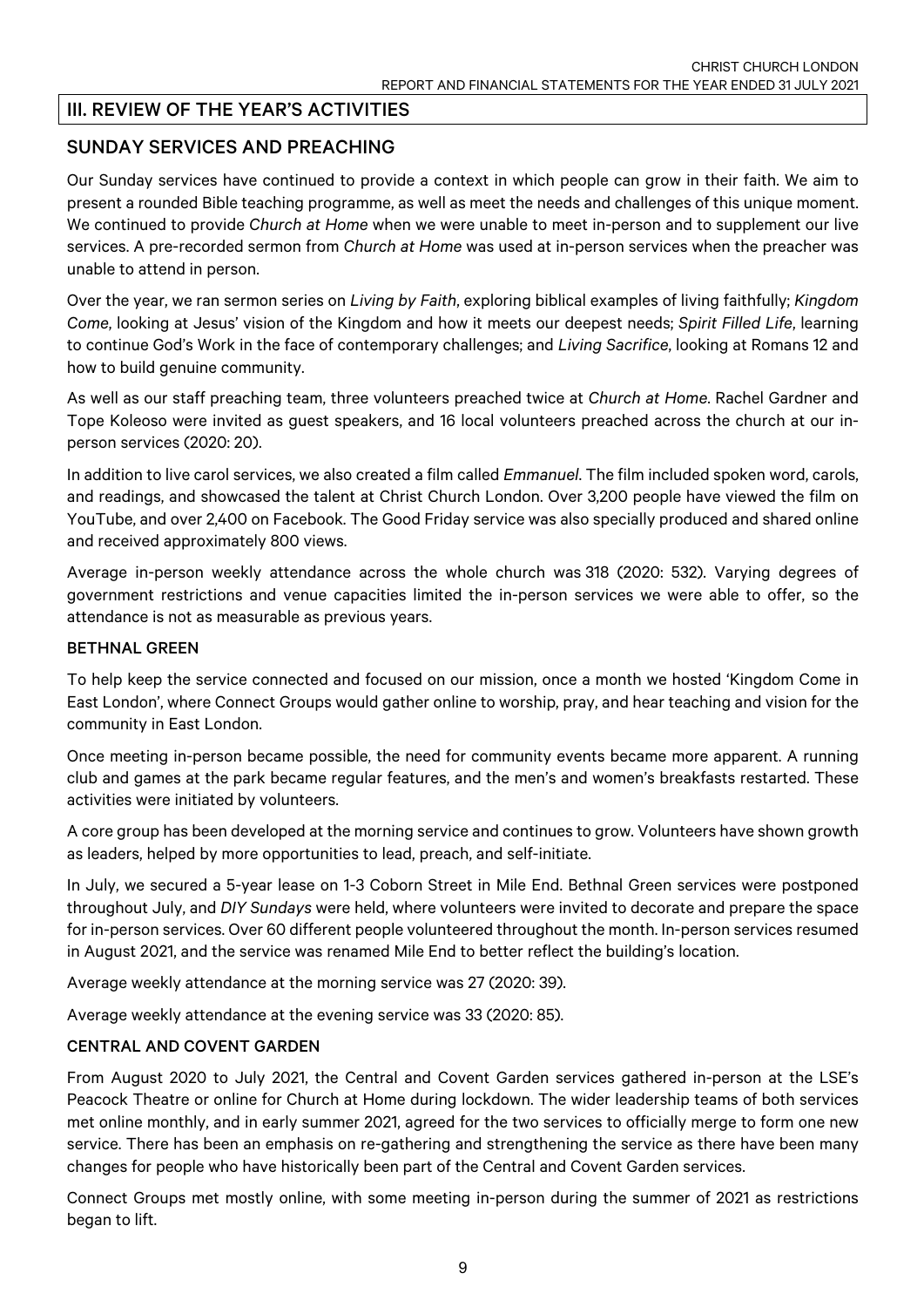Average weekly attendance was 87 (Central 2020: 158; Covent Garden 2020: 45).

### **STOCKWELL**

During lockdown, members of the Stockwell service were encouraged to engage with the Sunday services held online. Each week, a host introduced the different elements of Church at Home, before leading into praying for one another or catching-up in breakout rooms. We maintained this online practice for a time once we returned to in-person services. Going forward, we will continue the hybrid model for Sunday church services.

Our connect groups continued to meet online throughout the year, and most have returned to either meeting in-person or with a hybrid model over the summer.

The Stockwell service has shown good engagement with STEPS and the Pastoral Support seminars, which have helped with the challenges of the year.

Average weekly attendance was 90 (2020: 132).

#### **SUTTON**

With the move to The Cryer Arts Theatre, the Sutton service has grown significantly over the last year. We are in touch with over 140 people, and Sunday attendance has increased as a result. We have approximately 70 children, as well as some teenagers who attend with their families. We have begun exploring starting youth work. The Sutton Connect Groups have increased from two to four, reflecting the growth in the Sutton community.

A number of Hong Kong families have also joined the service, as a result of the Hong Kong BN(O) welcome programme.

Average weekly attendance was 81 (2020: 73).

#### CHURCH AT HOME

Church at Home continued throughout the year for periods of lockdown and for those unable to or uncomfortable attending in-person services. Church at Home services are pre-recorded and include a sermon, worship songs, and relevant notices. The sermons and worship songs are made available to watch online after the Sunday has passed.

The average weekly attendance was 348 (2020: 750).

Average attendance online is based on a multiplying factor of 1.3 viewers per screen. We consider this to be a conservative multiplying factor as streaming platforms use 1.5 and churches in the USA range from 1.8-2.4, including children.

#### SUNDAY TEAMS

#### **WORSHIP**

At the end of July 2021, the worship team had approximately 69 volunteers (2020: 68). We had a similar number of volunteers joining the team (with particular growth from the Sutton service) as we had stepping down, so the team numbers have remained steady. When possible, worship with a live band has continued at in-person services within government guidelines.

Worship songs for *Church at Home* were filmed and recorded at the Swiss Church in London during the autumn and spring terms, and we now have a bank of over 50 songs available on YouTube for both church and public use. In October 2020, the single *Emmanuel* was released for the Christmas film of the same name. We have continued to encourage song-writing across the team and are envisioning how to further grow in this area.

#### CHILDREN AND YOUTH

At the Central, Stockwell, and Sutton services we run crèche, kids, and youth activities; and crèche at the Bethnal Green morning service. Approximately 40 regular volunteers serve alongside parents (2020: 45).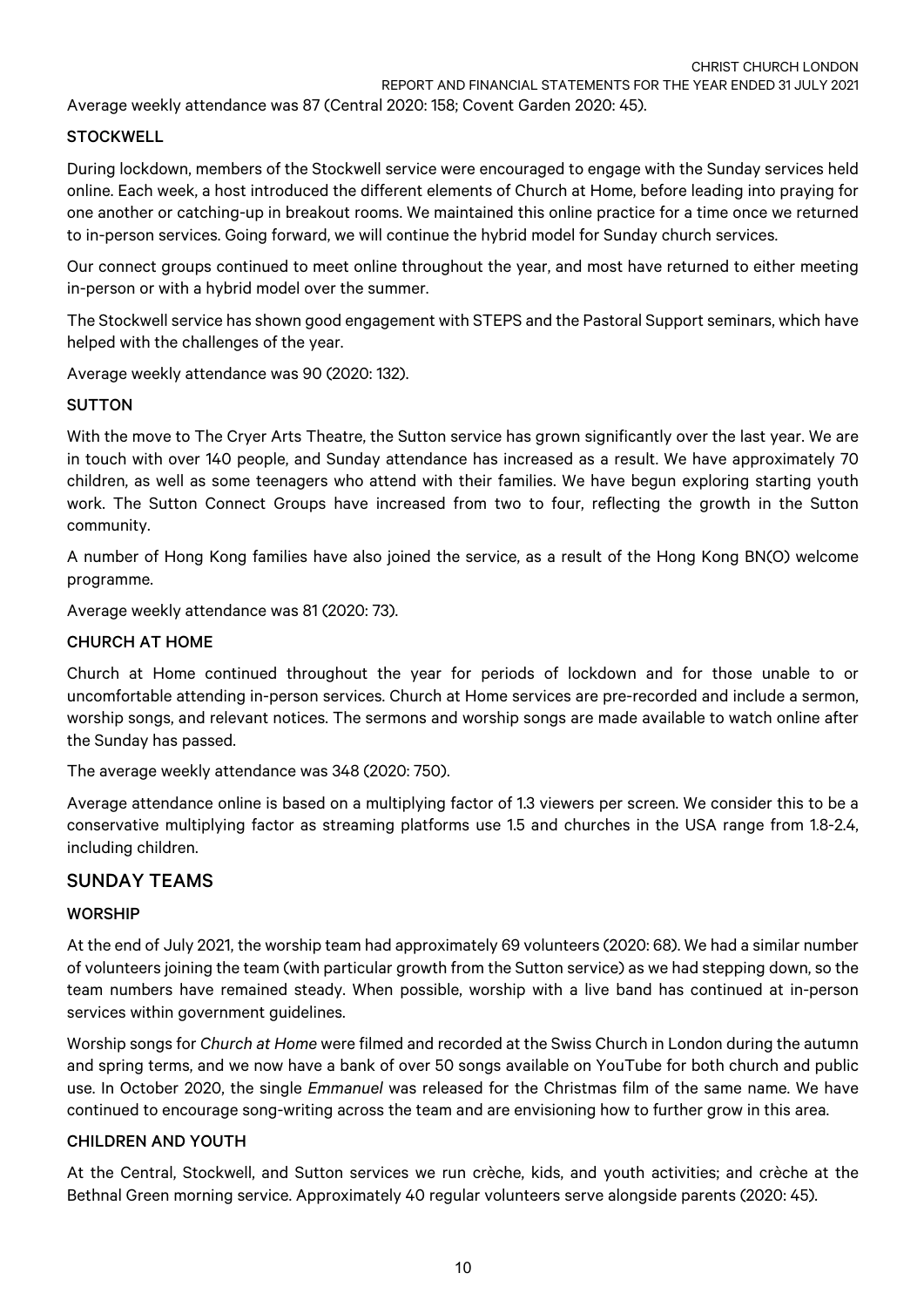Between November 2020 and May 2021 online Zoom calls for kids work were held on Sunday mornings for the Central, Stockwell and Sutton services. Average online attendance was around 37 each week. Once in-person services reopened, kids work resumed at the above services, and the Zoom calls concluded. Average weekly inperson attendance was 55 each week (2020: 82).

We also ran a term-time weekly multi-service Youth Group with an average attendance of 11 each week.

#### PRAYER

Throughout the year we held monthly online prayer meetings, where the whole church was invited to gather online to pray for our community, our city, and our world. Average online attendance at the prayer meetings was 116 and they provided an opportunity for the church to connect over the lockdown period.

Local service prayer teams have also continued to provide one-on-one prayer via Zoom, and local prayer meetings and events.

In May, we held a week of prayer to join the *Thy Kingdom Come* initiative, which included a church-wide prayer meeting and daily prayer resources.

A new prayer resource page was launched on our website, with links to prayers and liturgies, to help people with prayer in everyday life.

#### HOSPITALITY AND TECH

The hospitality and tech teams provide all the technical production and refreshments for each service. Activities were paused when in-person services were closed. Once open, only the tech team resumed with eight volunteers across four services (2020: 77 combined Hospitality and Tech).

## CONNECT GROUPS, ALPHA AND COURSES

#### CONNECT GROUPS

We have 34 Connect Groups active across the church (2020: 38). Some are missional communities: focusing on our relationship with God, each other, and those who do not yet know Christ, and with a discipleship focus. Some are focused on running courses, studying the Bible, playing sports or hobbies, or serving in the local community.

Many Connect Groups have been meeting online, however some began to meet in-person as COVID-19 restrictions eased and people became more comfortable gathering together again.

#### ALPHA

Over the last year, we have run nine online Alpha Courses (2020: 5). Approximately 70 people participated (2020: 90) and approximately 20 volunteers (2020: 36) helped run the courses.

#### **STEPS**

Due to COVID-19, all STEPS activities were moved online. 404 people participated in a STEPS course (2020: 141), of whom approximately 40 were church leaders (2020: 8). 14 churches ran STEPS in tandem with Christ Church London (2020: 5).

The online format proved to be much more accessible and efficient, allowing us to run dedicated STEPS courses in the USA and Canada. Furthermore, feedback remains similar to that from in-person courses. We continue to receive enquiries from churches and organisations from other countries regarding running STEPS.

The STEPS website has been redesigned to include a membership section that provides information on running a STEPS course, both in-person and online. STEPS is also now available on RightNow Media.

#### PASTORAL COURSES

This year, the pastoral team was run entirely by volunteers based in each of the services offering one-to-one support mainly via Zoom. We have four pastoral team leaders overseeing the teams.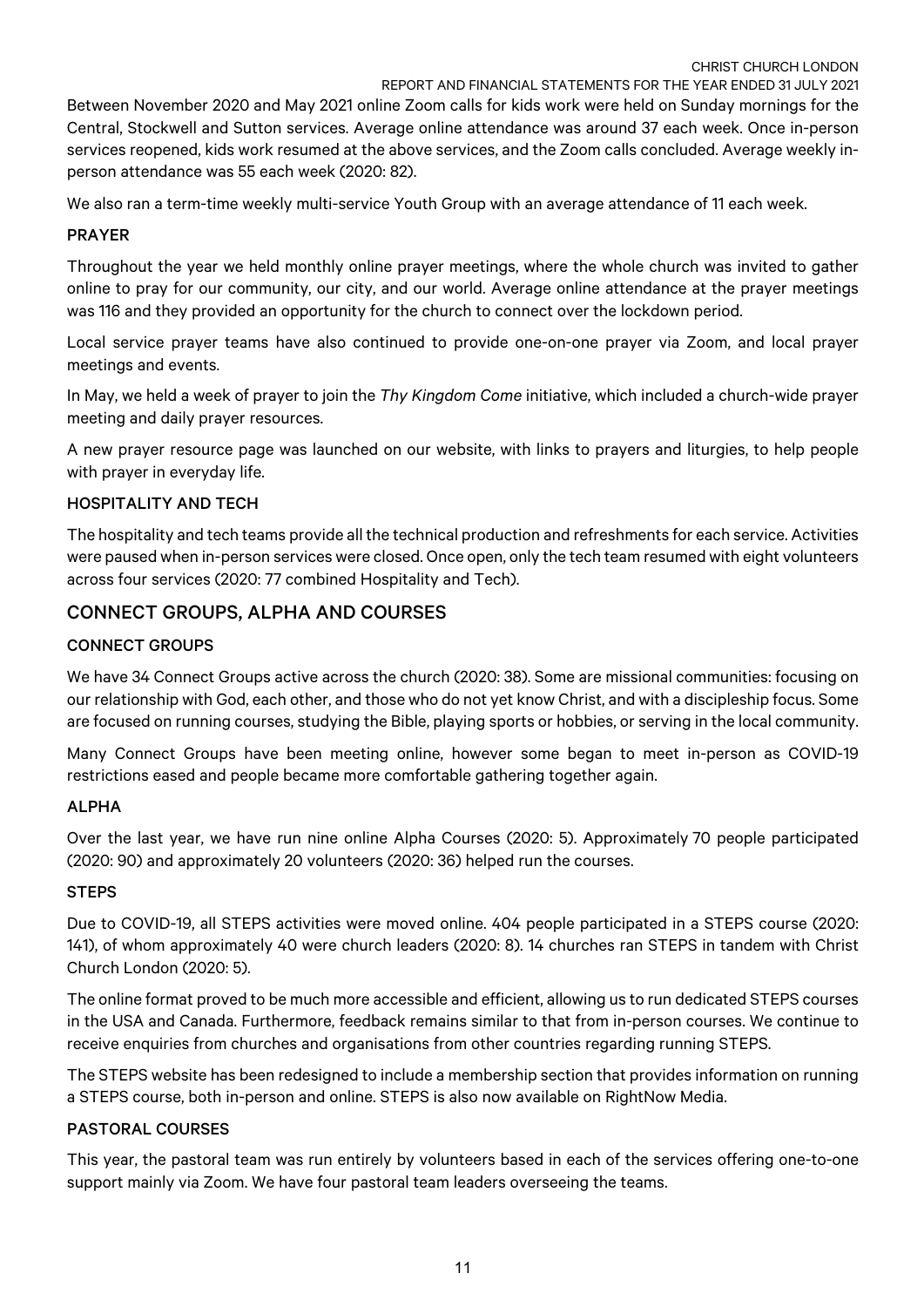Monthly emotional health seminars were held online, with topics including managing stress, finding joy, and relationship breakdown. On average, 50 viewers joined the livestream on the evenings, and the recordings have amassed a collective total of over 1,800 views on YouTube.

Following on from these seminars, several four-week long pastoral groups were held over the year to support individuals facing issues such as managing grief, relationship breakdown, anxiety, becoming a new mother, and low mood in men – 41 people attended these groups.

The *Living Life with Purpose* course ran with 8 participants (2020: 15).

The Pastoral Team has been working with the Communications Team to create social media content designed to increase awareness for mental health and well-being.

# EVERYTHING EVENTS

The 2020 Everything Conference was held in November as an online-only livestream event, in partnership with World Vision UK, our global development partner for Everything. 292 tickets were sold (2019: 270) across the UK and internationally. Andy Crouch joined the conference virtually from the US, with contributions from Guvna B, Paul Cowley, Jake Isaac, Rachelle Ann Go, and Sir Paul Marshall.

In January 2021, in partnership with World Vision, we hosted an online presentation on The Connected Generation Report, published by Barna Group. 110 participants joined, representing various sectors and church networks. This report was the largest-ever study examining the unique challenges and opportunities facing 18 to 35-year-olds.

The Everything Roundtable was renamed the *Movement Leaders Everything Roundtable*, and gathered twice online over the year. At the November 2020 roundtable, Andy Crouch spoke on the role of church networks in both national and international cultural renewal. At the May 2021 roundtable, David Stroud shared reflections on the historic roots of evangelical cultural renewal in the UK, and contributions were made by other members of the group including, Joy Blundell (Alive Church, Lincoln) and Ioannis Dekas (Doxa Deo Community Church, London).

As part of our ongoing investment in Everything, we employed Erin Bradbury as Director of the Everything Network to expand this ministry area. She initially worked with us on a consultancy basis before joining the staff team full-time in August 2021.

The Everything Course on RightNow Media has been accessed by over 2,700 people.

# CHURCH SUMMER RETREAT

The annual church retreat was cancelled for this year; however, planning for the August 2021 Church Summer Retreat at Ashburnham Place began in January 2021.

# SOCIAL ACTION AND MISSION

Christ Church London donates to, and supports, several charities in London and other nations, to help alleviate poverty, illness and hardship. In light of the COVID-19 pandemic, we opened a Relief Fund to help encourage our church community to give towards poverty relief.

We also partnered with Love Your Neighbour (LYN), a national, inter-church initiative started by HTB and the Church Renewal Trust which secured a significant government grant for the specific work of food distribution, debt advice and employment support across the LYN network; the first government grant of its size given to churches in the UK. With a grant of £61,000 we were able to increase investment in the Vauxhall Foodbank and financially support the work of the Beacon CAP Partnership in South London.

## COMPASSION UK

We financially support two Child Survival Programs (CSP) in Rwanda, which seek to end child poverty by providing holistic care to mothers and their children from pregnancy until the child is old enough to enter the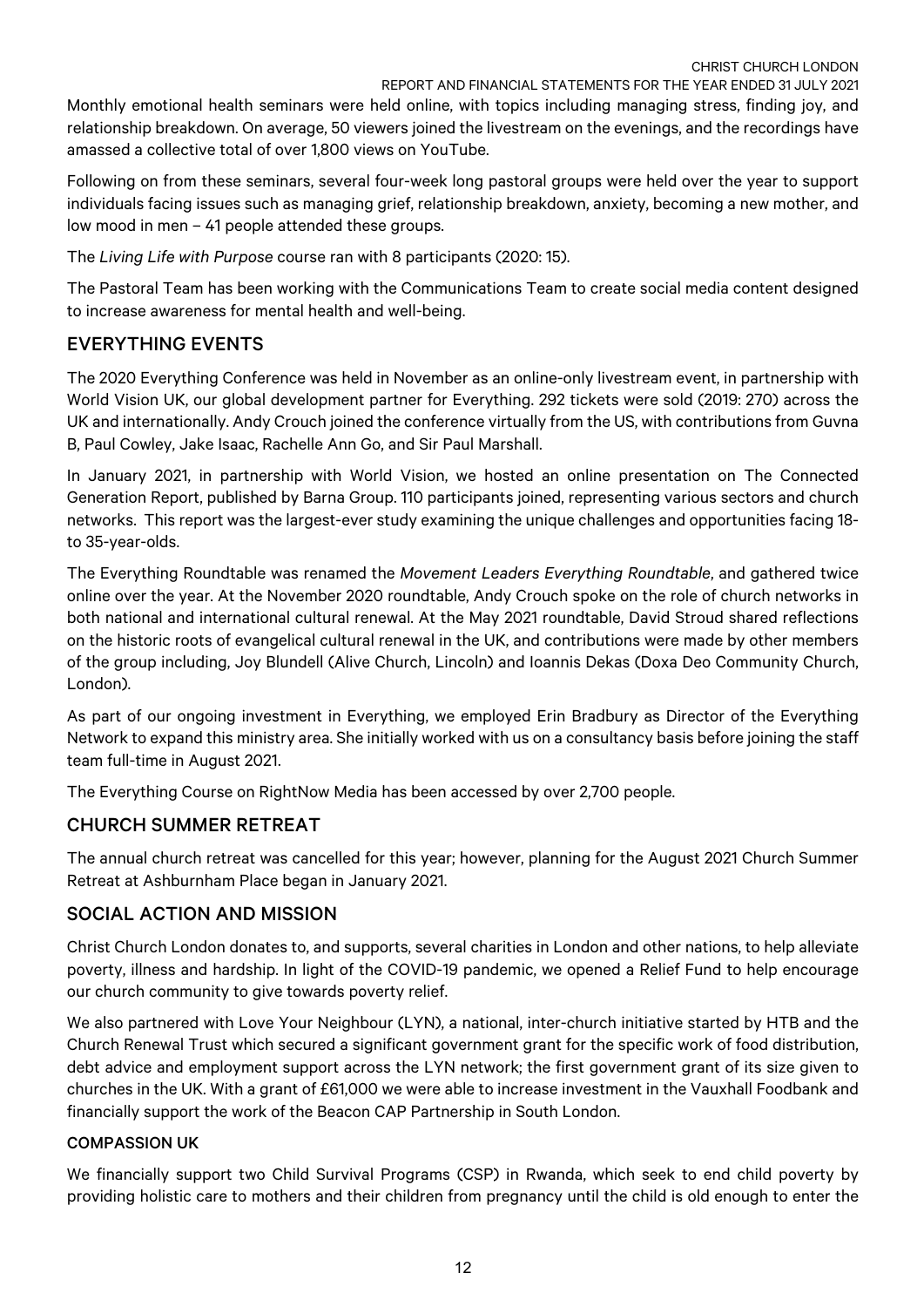sponsorship program. These programs joined Compassion Rwanda's response to COVID-19 and have helped distribute 8,000 food parcels and 414,000 hygiene kits to Compassion-supported families across Rwanda.

In addition to supporting the CSPs, Christ Church London is a Compassion Sponsorship Church and currently 74 children (2020: 82) in Rwanda are sponsored by individuals and families in the church.

#### INTERNATIONAL JUSTICE MISSION (IJM)

We have continued our partnership with IJM, contributing £10,000 (2020: £10,000) to their Field Office in the Dominican Republic, which is working to bring an end to commercial sexual exploitation of teenagers and children, through active rescues and advocacy work. This year the Dominican Republic Field Office represented six young women in court whom they had previously helped rescue from sex trafficking.

### FOODBANK

In the year, Vauxhall Foodbank stocks were transferred to the South London Foodbank warehouse, from where all Lambeth Foodbank deliveries are now fulfilled. Vauxhall Foodbank continues to operate as a member of the Lambeth Foodbank Collaboration.

In 2020, Vauxhall Foodbank was awarded a £61,000 Love Your Neighbour grant, which afforded two additional vans and van drivers enabling deliveries to be made five days a week. The delivery service has enabled food access to those unable to leave their house due to COVID-19 or who would not have accessed the Foodbank because of social stigma or shame. Together with the other Lambeth Foodbanks, it has been determined that they will continue operating in a hybrid model going forward.

Throughout the year, Lambeth Foodbanks collectively fed 30,727 people across Lambeth, of whom it is estimated that 12.5% (2020: 12.5%) of clients were linked to Vauxhall Foodbank, resulting in provision to approximately 3,840 people (2020: 3,310). Over 1,000 Christmas parcels containing gifts and festive food were delivered to those in need over the Christmas period.

£68,000 was raised for Vauxhall Foodbank through the crowd-funding campaign, and community and corporate donations. We are delighted that Foodbank has been able to fully cover its costs through external fundraising.

## REFUGEE EDUCATION UK (RE UK), FORMERLY REFUGEE SUPPORT NETWORK (RSN)

This year RSN was renamed Refugee Education UK (RE UK) to better reflect the educational support they provide to unaccompanied teenagers. Christ Church London has continued its support of RE UK by contributing £12,000 (2020: £12,000) to this work.

Alongside its mentoring program, RE UK has continued its advocacy work, most recently joining Together with Refugees, a coalition of organisations concerned about the proposed changes to the asylum system.

#### GROWTH

Due to COVID-19 restrictions, GrowTH changed its model of care and was unable to provide night shelter over the winter. We have kept in touch with the GrowTH team over the year and are looking forward to continuing our partnership with them as it reopens its shelters this winter.

#### OTHER GIVING

Christ Church London contributed £5,000 to Tearfund's disaster relief work around the world (2020: £5,000).

The Christmas offering this year raised a record £12,294 (2020: £3,000), which was split evenly between two London based charities: Big Kid Foundation, which works with disadvantaged and at-risk young people in south London, and the London Cares family that work with the elderly in north, south and east London.

The Relief Fund set up to support those affected by the COVID-19 pandemic allowed us to gift laptop computers to the Globe Primary School, where our Bethnal Green morning service met, to aid home learning during lockdown; contribute to the Swiss Church's work with homelessness in Covent Garden; and award hardship grants to two members of Christ Church London.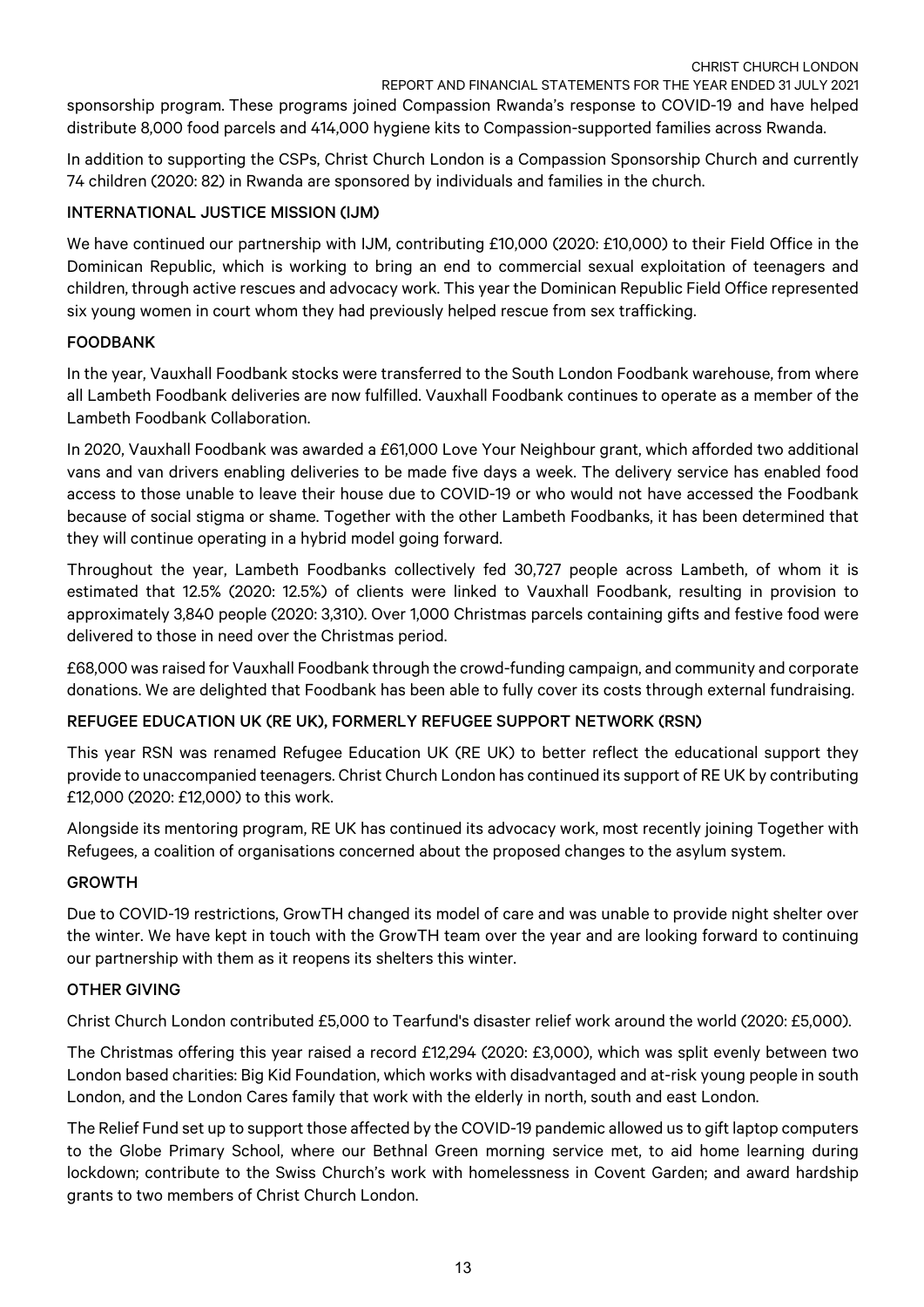## COMMUNICATIONS

Over the past year, we continued to produce *Church at Home*, and have increasingly used video features to share news and testimonies across our different services.

We completed work on two web projects for the STEPS course: a refresh of the main website and a new resources hub designed to help churches across the world run the course themselves.

We also launched a social media series called *We Meet* which is designed to create connections across the church through sharing stories.

### **OPERATIONS**

We invest in our staff through a variety of training and development opportunities. Our risk management system is on-going, and we undertake an annual review of policies and risks to ensure compliance. Staff communication is handled both through electronic systems and through regular face-to-face meetings of individuals, teams, and the whole office. All staff are working from home as a temporary measure following government advice regarding COVID-19. We began meeting monthly in-person from May 2021.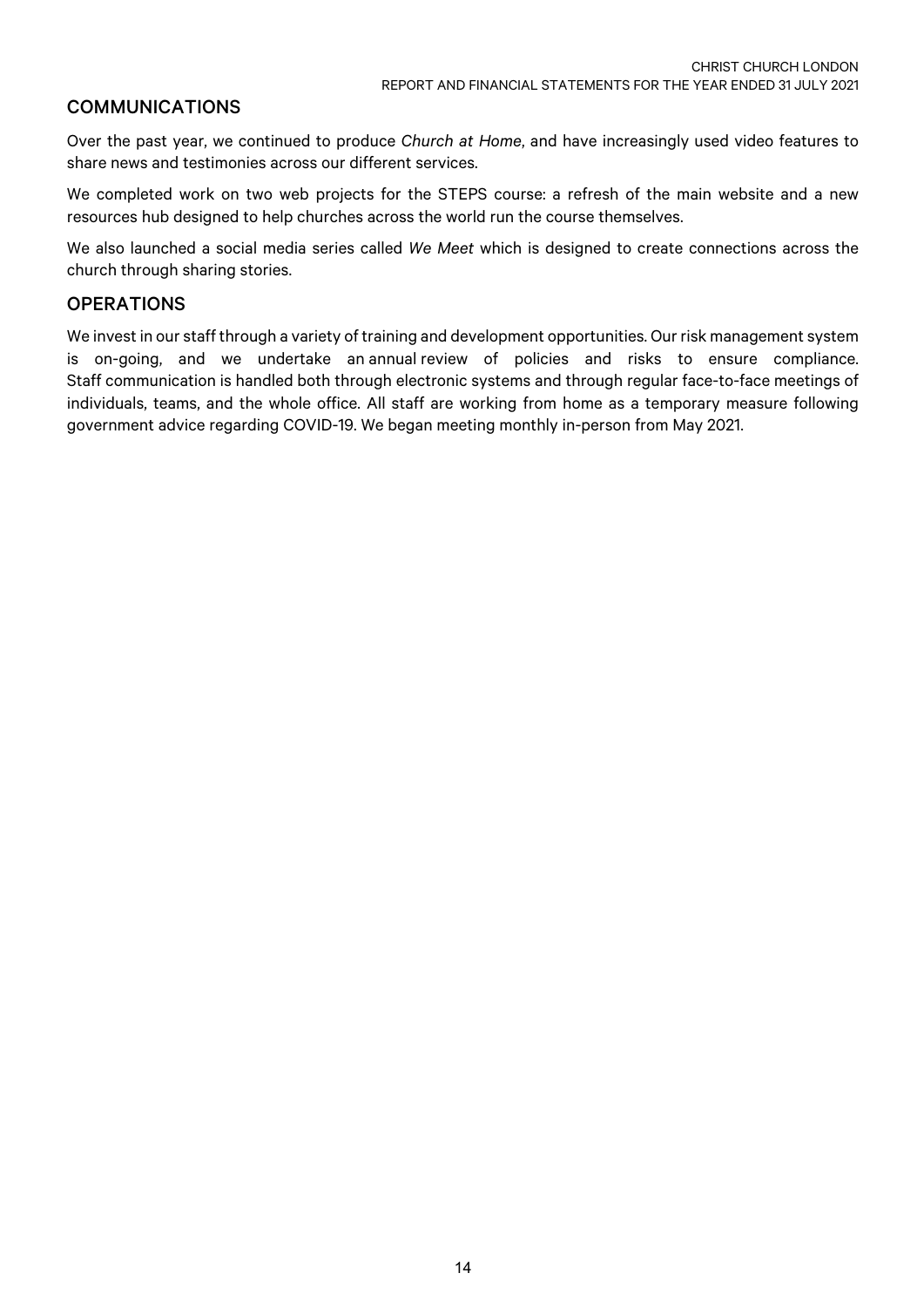## IV. FUTURE OBJECTIVES

As with last year, the COVID-19 pandemic has presented challenges in making definitive plans for activities for the next year. Reflecting on the previous year, we recognise that we were unable to achieve some of the set objectives. These objectives remain at the heart of our vision, and we will continue to review these. Therefore, our key objectives continue to be:

- To develop our Engaged strategy through Alpha and STEPS courses, increase local service invitational events, and develop Sunday and mid-week resources;
- To quide new attendees on their journey from first visit to regular member by developing an integration strategy that strengthens the welcome teams and provides resources about the vision and values of the church;
- To focus our desire to have gender and ethnic diversity at all levels of leadership and influence within Christ Church London;
- To solidify leadership development within the church through a leadership pipeline programme, supported by teaching and resource development;
- To start new services as opportunities and needs arise;
- To remaining adaptive to the current situation, and subsequently develop a long-term vision for the church for the next 15 years;
- To continue our property search by commissioning a small group of trustees to actively search for options on behalf of the Board and Leadership Team;
- To develop the Everything initiative and grow the network sustainably, through increased regular events, broadening the reach of the annual conference, and by developing resources to be used by local Christ Church London services.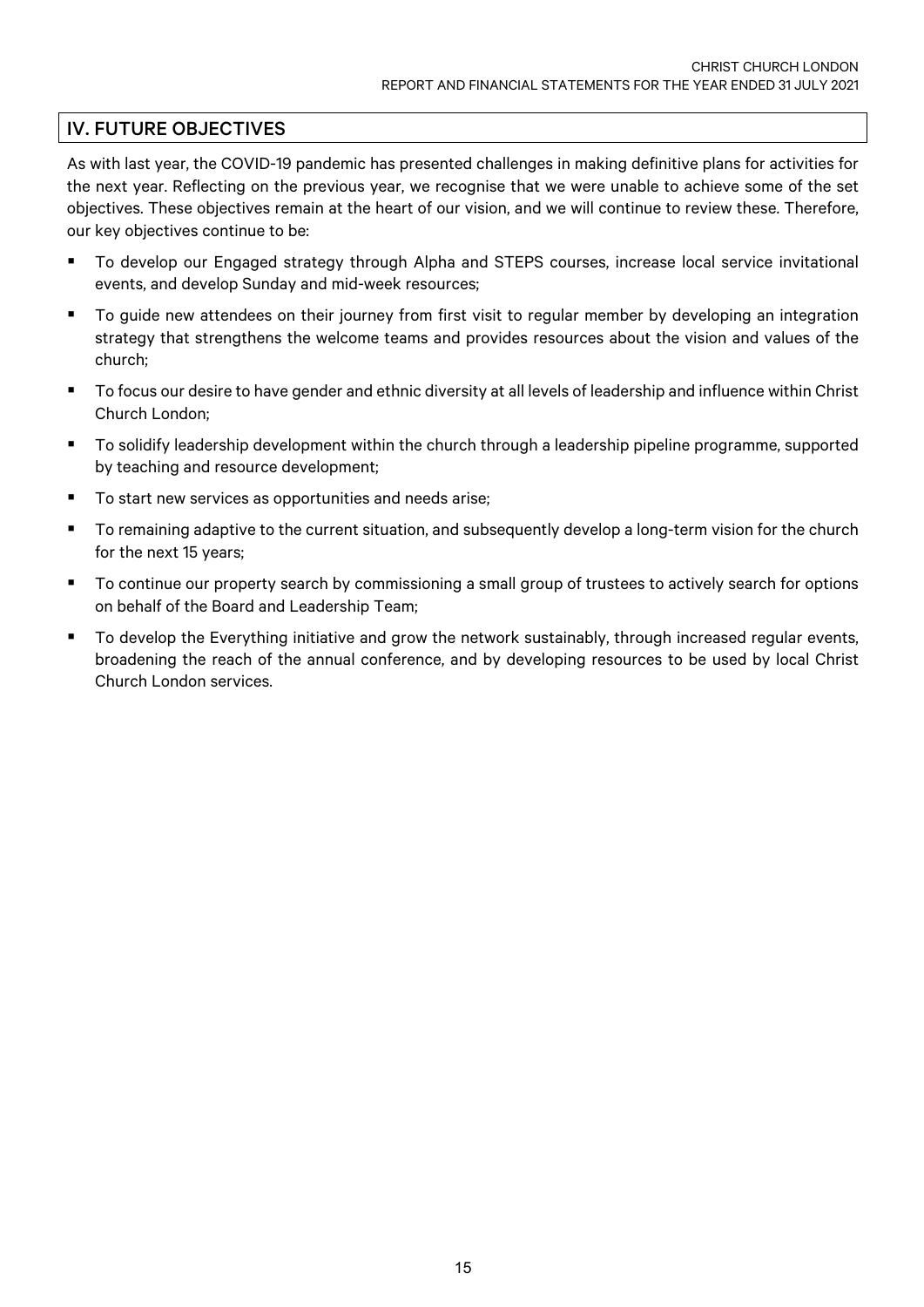# V. FINANCIAL REVIEW

## INCOMING RESOURCES

Total incoming resources for the year were £1,824,000 compared to £1,789,000 received in the prior year. £1,423,000 of this income was received from the church community as general giving (2020: £1,328,000) (excluding Gift Days).

Other income includes funds that were received during the year from attendees at conferences, training events and courses, preaching gifts, and donations to social action projects.



## SUMMARY OF INCOME AND EXPENDITURE

## RESOURCE EXPENDITURE

The expenditure of resources on the church's activities during the year of £1,607,000 (2020: £1,599,000) was in line with the church's charitable aims.

The categories used to present the church's expenditure in Note 2 of the financial statements summarises the activities and ministries undertaken by the church. Staff and administration/overhead costs have been allocated across activity and ministry areas on an estimated time basis.

The cost categories comprise:

| <b>Sunday Venue</b>                                         | The cost for the year to 31 July 2021 of £117,000 (2020: £286,000)<br>includes the London School of Economics (Old Building and<br>Peacock Theatre), Platanos College, St. John's Bethnal Green,<br>Globe Primary School, Cryer Arts Theatre, and Coborn Street on<br>Sundays. We continually review our venues to ensure they are fit<br>for purpose. |
|-------------------------------------------------------------|--------------------------------------------------------------------------------------------------------------------------------------------------------------------------------------------------------------------------------------------------------------------------------------------------------------------------------------------------------|
| Production, Preaching, and Band                             | Sunday costs (excluding venues - shown separately above) were<br>£373,000 (2020: £380,000).                                                                                                                                                                                                                                                            |
| Connect Groups, Pastoral, Families,<br>and Other Ministries | The combined cost for these ministries was £217,000 (2020:<br>£172,000).                                                                                                                                                                                                                                                                               |
| Alpha, Welcome, and Social Action                           | The combined cost for the year was £313,000 (2020: £280,000)<br>This reflects increased distribution of restricted funds £216,000.                                                                                                                                                                                                                     |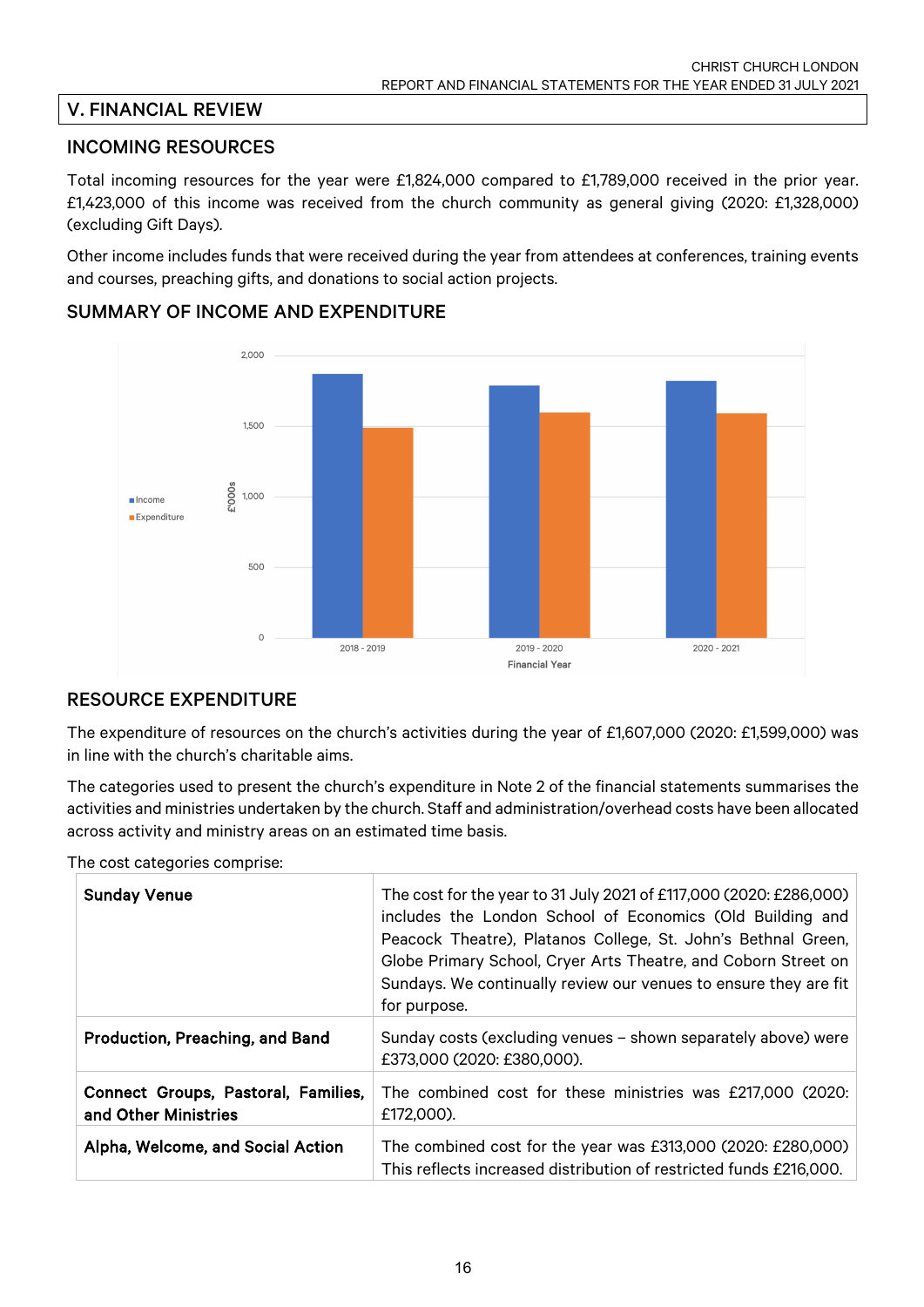CHRIST CHURCH LONDON

|                                                           | REPORT AND FINANCIAL STATEMENTS FOR THE YEAR ENDED 31 JULY 2021                                                                                                              |
|-----------------------------------------------------------|------------------------------------------------------------------------------------------------------------------------------------------------------------------------------|
| Church Leadership, Mission, and<br>serving other churches | Staff time spent in leading the church and serving in other<br>contexts totalled £294,000 (2020: £202,000). This includes the<br>Everything activity and service leadership. |
| <b>Communications</b>                                     | Communication, media, web, and IT was £112,000 (2020:<br>£94,000).                                                                                                           |
| <b>Office and Finance</b>                                 | The administrative functions of the church including office<br>administration, finance, and staff welfare was £181,000 (2020:<br>£185,000).                                  |

# EXPENDITURE DURING THE YEAR



# FUNDS AND BALANCE SHEET

Tangible fixed assets had a net book value at the end of the year of £22,000 (2020: £24,000). This is stated after deducting a depreciation charge of £14,000 for the year (2020: £31,000) and additions of £12,000 (2020: £21,000). The principal assets are sound and visual equipment used during the various church meetings and IT equipment used in the church office.

Cash at bank funds held at the year-end were £1,239,000 (2020: £1,004,000), representing £626,000 of general funds, £410,000 designated funds and £203,000 of restricted funds. Details on the movement of funds and year-end balances can be found in note 13 to the Financial Statements.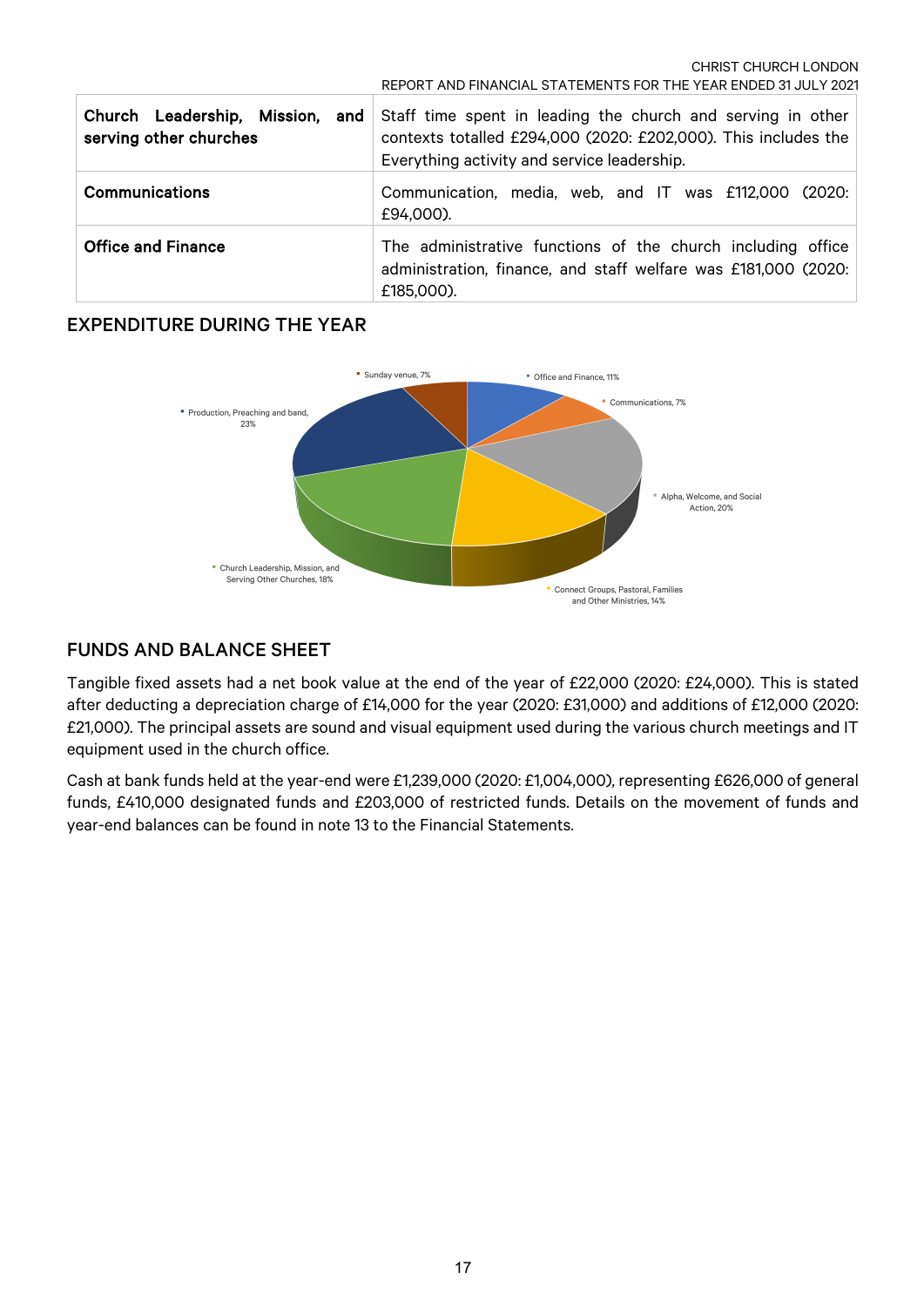## VI. POLICIES AND PROCEDURES

The following policies and procedures remained in place during the year, and were updated as necessary:

- 1) Safeguarding policy and procedures.
- 2) Equipment set up and set down health and safety procedures associated with all the church's events, including Sunday services, training events and other events.
- 3) First aid, fire, and evacuation procedures during Sunday services and training events.
- 4) Income protection and recording.
- 5) Data protection policy in line with new legislation.
- 6) Data back-up for Information Technology systems.
- 7) On-going review of terms and conditions of contracts with external providers.
- 8) Formal staff appraisal process.

### GRANT MAKING POLICY

Gifts to external organisations and individuals are considered by the service leaders on the basis of need and fulfilment of the charitable objectives. There are no upper or lower limits of support. Grants are made in conjunction with regular contact, budgetary control and adequate reporting.

### RESERVES POLICY

The trustees have set a policy of retaining reserves sufficient for the foreseeable needs of the church. Where there is specific capital expenditure, foreseen amounts are set aside into designated funds so the general reserves are available to meet the costs of normal running and expansion of the church and to ensure the church can meet the commitments that have been entered into. The level of general reserves is anticipated to be approximately three months of the level of general expenditure.

To ensure the minimum reserves level is guaranteed by the Financial Services Compensation Scheme (FSCS), this year we initiated a project to diversify our accounts across several banks. This process was delayed by the COVID-19 pandemic, but to date we have three accounts open and two more in progress. Once all five accounts are in operation, we will have £425,000 under FSCS protection.

At 31 July 2021 the unrestricted reserves exceeded the minimum amount required by the trustees. This was due to increased regular giving, a reduction in anticipated expenditure and receiving more than anticipated in the May 2021 Gift Day. In the year the trustees agreed to designate £30,000 to a property fund. The funds will be held until a suitable property is available to purchase in London, in line with our charitable aims and objectives. A property sub-committee of trustees research suitable properties and present them to the full board.

The trustees will continue to monitor income closely before providing approval for new projects moving forward.

## TRUSTEES RESPONSIBILITIES

The trustees (who are also the directors of Christ Church London for the purposes of company law) are responsible for preparing the Report of the Trustees and the financial statements in accordance with applicable law and United Kingdom Accounting Standards (United Kingdom Generally Accepted Accounting Practice).

Company law requires the trustees to prepare financial statements for each financial year, which give a true and fair view of the state of affairs of the charitable company and of the incoming resources and application of resources, including the income and expenditure, of the charitable company for that period. In preparing those financial statements, the trustees are required to:

- select suitable accounting policies and then apply them consistently;
- § observe the methods and principles in the Charity SORP;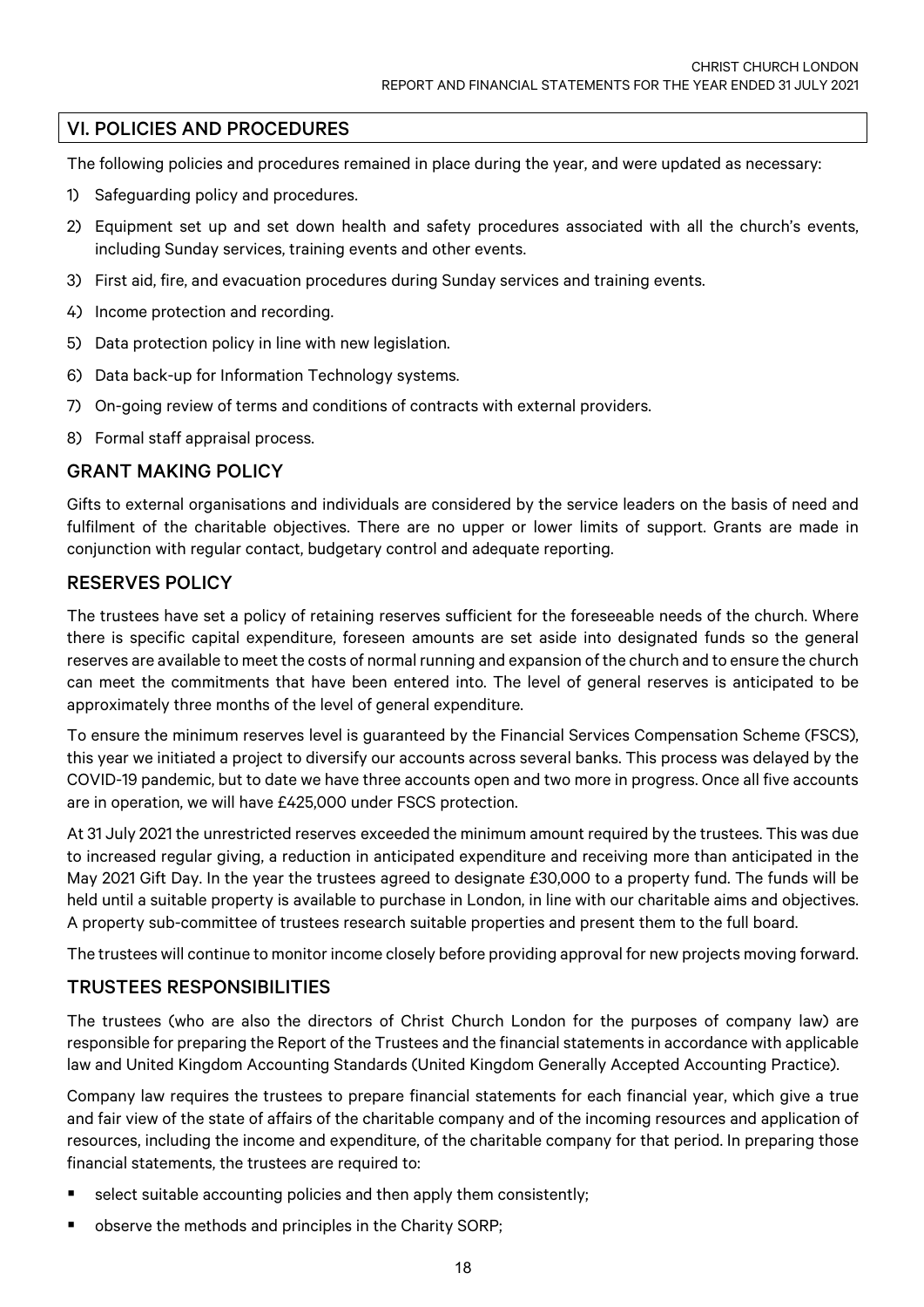- make judgements and estimates that are reasonable and prudent;
- prepare the financial statements on the going concern basis unless it is inappropriate to presume that the charitable company will continue in business.

The trustees are responsible for keeping proper accounting records, which disclose with reasonable accuracy at any time the financial position of the charitable company and enable them to ensure that the financial statements comply with the Companies Act 2006. They are also responsible for safeguarding the assets of the charitable company and hence for taking reasonable steps for the prevention and detection of fraud and other irregularities.

### PUBLIC BENEFIT

When planning activities for the year and the services available to the local community, the trustees ensure they have due regard to the public benefit guidance published by the Charities Commission, namely:

- § PB1 Public Benefit: the public benefit requirement (September 2013)
- PB2 Public Benefit: running a charity (September 2013)
- PB3 Public Benefit: reporting (September 2013)
- CC15d Charity Reporting and Accounting: The essentials March 2016 (updated July 2021)

The great majority of the church's meetings and events are open to the public and are publicised on our website, social media, and by emailed announcements. Individuals in the church are encouraged to invite friends and family as it is a key aim of Christ Church London to attract newcomers into its various activities so that they can participate in and benefit from all that the church has to offer.

The majority of Christ Church London events and activities can be accessed free of charge. When a charge has to be made, every effort is made (e.g. by some form of subsidy) to ensure that the cost does not exclude those for whom the activity would be especially beneficial.

## AUDITORS

In so far as the trustees are aware:

- there is no relevant audit information of which the charitable company's auditors are unaware; and
- the trustees have taken all steps that they ought to have taken to make themselves aware of any relevant audit information and to establish that the auditors are aware of that information.

# APPROVED BY THE TRUSTEES AND SIGNED ON THEIR BEHALF BY:

Claire Odunlami (Dec 15, 2021 12:17 GMT) [Claire Odunlami](https://na1.documents.adobe.com/verifier?tx=CBJCHBCAABAABNH33NWKWLQbgTN_QiLiruSoqxo3JygW)

Claire Odunlami FCCA Company Secretary *23 November 2021*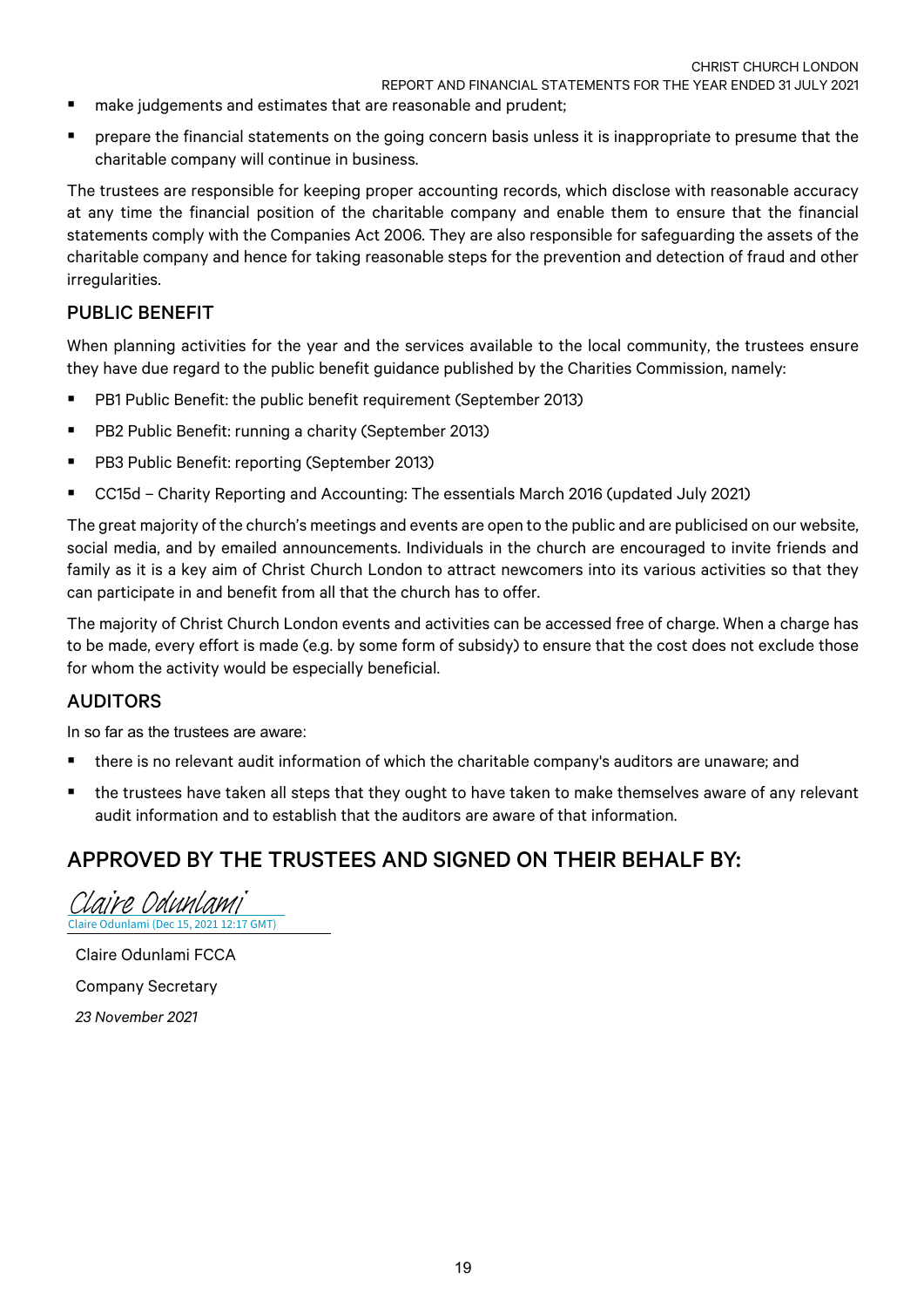# REPORT OF THE INDEPENDENT AUDITORS TO THE MEMBERS OF CHRIST CHURCH LONDON

## OPINION

We have audited the financial statements of Christ Church London (the 'charitable company') for the year ended 31 July 2021, which comprise the Statement of Financial Activities, the Balance Sheet, the Cash Flow Statement and notes to the financial statements, including a summary of significant accounting policies. The financial reporting framework that has been applied in their preparation is applicable law and United Kingdom Accounting Standards (United Kingdom Generally Accepted Accounting Practice) including Financial Reporting Standard 102 'The Financial Reporting Standard applicable in the UK and Republic of Ireland'.

In our opinion the financial statements:

- § give a true and fair view of the state of the charitable company's affairs as at 31 July 2021 and of its incoming resources and application of resources, including its income and expenditure, for the year then ended;
- have been properly prepared in accordance with United Kingdom Generally Accepted Accounting Practice, including Financial Reporting Standard 102 'The Financial Reporting Standard applicable in the UK and the Republic of Ireland'; and
- § have been prepared in accordance with the requirements of the Companies Act 2006.

## BASIS FOR OPINION

We conducted our audit in accordance with International Standards on Auditing (UK) (ISAs (UK)) and applicable law. Our responsibilities under those standards are further described in the Auditors responsibilities for the audit of the financial statements section of our report. We are independent of the charitable company in accordance with the ethical requirements that are relevant to our audit of the financial statements in the UK, including the FRC's Ethical Standard, and we have fulfilled our other ethical responsibilities in accordance with these requirements. We believe that the audit evidence we have obtained is sufficient and appropriate to provide a basis for our opinion.

## CONCLUSIONS RELATING TO GOING CONCERN

We have nothing to report in respect of the following matters in relation to which the ISAs (UK) require us to report to you where:

- the trustees' use of the going concern basis of accounting in the preparation of the financial statements is not appropriate; or
- the trustees have not disclosed in the financial statements any identified material uncertainties that may cast significant doubt about the charitable company's ability to continue to adopt the going concern basis of accounting for a period of at least twelve months from the date when the financial statements are authorised for issue.

## OTHER INFORMATION

The trustees are responsible for the other information. The other information comprises the information included in the annual report, other than the financial statements and our Report of the Independent Auditors thereon.

Our opinion on the financial statements does not cover the other information and we do not express any form of assurance conclusion thereon.

In connection with our audit of the financial statements, our responsibility is to read the other information and, in doing so, consider whether the other information is materially inconsistent with the financial statements or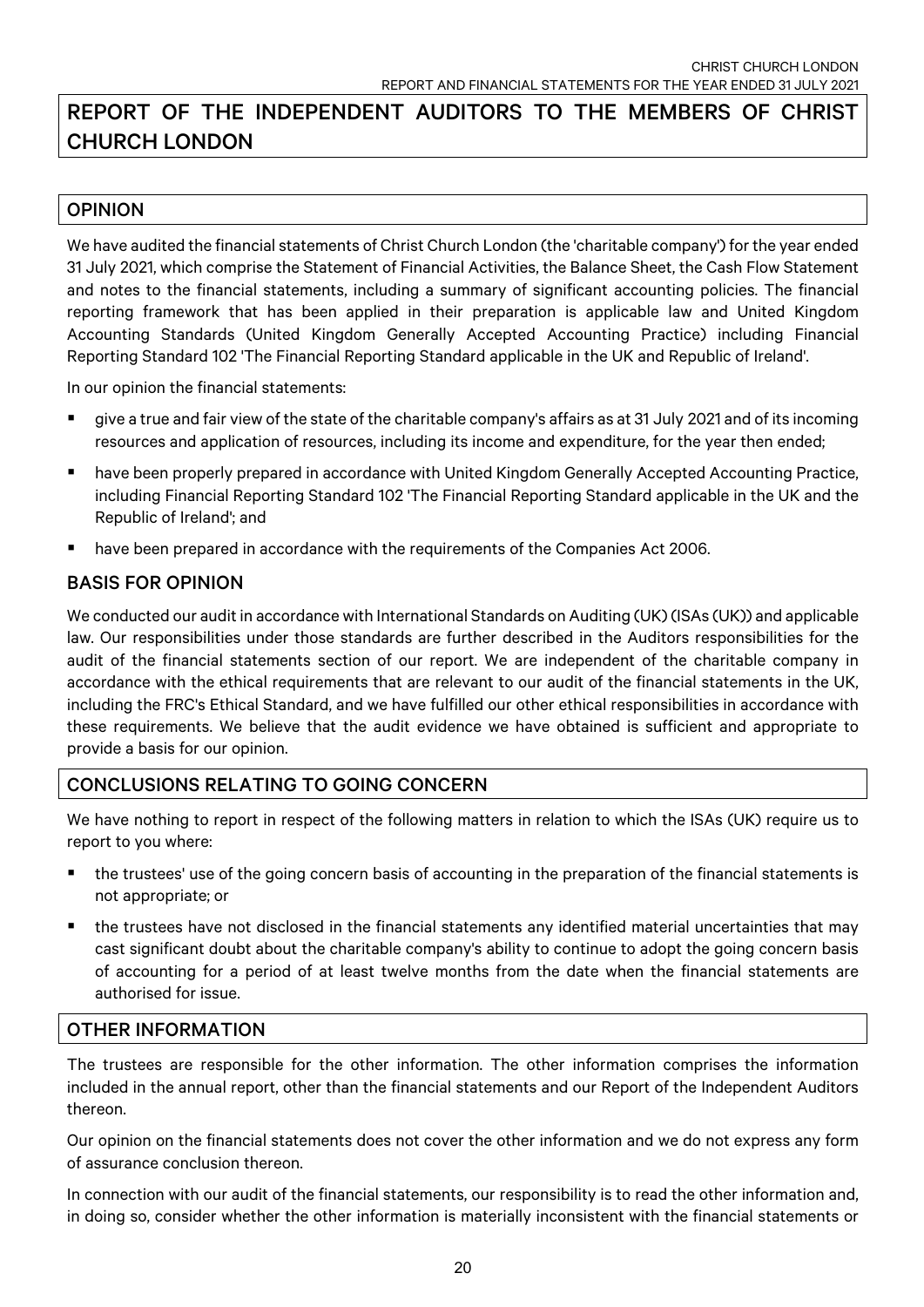our knowledge obtained in the audit or otherwise appears to be materially misstated. If we identify such material inconsistencies or apparent material misstatements, we are required to determine whether there is a material misstatement in the financial statements or a material misstatement of the other information. If, based on the work we have performed, we conclude that there is a material misstatement of this other information, we are required to report that fact. We have nothing to report in this regard.

# OPINION ON OTHER MATTERS PRESCRIBED BY THE COMPANIES ACT 2006

In our opinion, based on the work undertaken in the course of the audit:

- the information given in the Report of the Trustees for the financial year for which the financial statements are prepared is consistent with the financial statements; and
- the Report of the Trustees has been prepared in accordance with applicable legal requirements.

# MATTERS ON WHICH WE ARE REQUIRED TO REPORT BY EXCEPTION

In the light of the knowledge and understanding of the charitable company and its environment obtained in the course of the audit, we have not identified material misstatements in the Report of the Trustees.

We have nothing to report in respect of the following matters where the Companies Act 2006 requires us to report to you if, in our opinion:

- adequate accounting records have not been kept or returns adequate for our audit have not been received from branches not visited by us; or
- § the financial statements are not in agreement with the accounting records and returns; or
- certain disclosures of trustees' remuneration specified by law are not made; or
- we have not received all the information and explanations we require for our audit; or
- the trustees were not entitled to take advantage of the small companies exemption from the requirement to prepare a Strategic Report or in preparing the Report of the Trustees.

# RESPONSIBILITIES OF TRUSTEES

As explained more fully in the Statement of Trustees Responsibilities, the trustees (who are also the directors of the charitable company for the purposes of company law) are responsible for the preparation of the financial statements and for being satisfied that they give a true and fair view, and for such internal control as the trustees determine is necessary to enable the preparation of financial statements that are free from material misstatement, whether due to fraud or error.

In preparing the financial statements, the trustees are responsible for assessing the charitable company's ability to continue as a going concern, disclosing, as applicable, matters related to going concern and using the going concern basis of accounting unless the trustees either intend to liquidate the charitable company or to cease operations, or have no realistic alternative but to do so.

# OUR RESPONSIBILITIES FOR THE AUDIT OF THE FINANCIAL STATEMENTS

Our objectives are to obtain reasonable assurance about whether the financial statements as a whole are free from material misstatement, whether due to fraud or error, and to issue a Report of the Independent Auditors that includes our opinion. Reasonable assurance is a high level of assurance, but is not a guarantee that an audit conducted in accordance with ISAs (UK) will always detect a material misstatement when it exists. Misstatements can arise from fraud or error and are considered material if, individually or in the aggregate, they could reasonably be expected to influence the economic decisions of users taken on the basis of these financial statements.

A further description of our responsibilities for the audit of the financial statements is located on the Financial Reporting Council's website at http://www.frc.org.uk/auditorsresponsibilities. This description forms part of our Report of the Independent Auditors.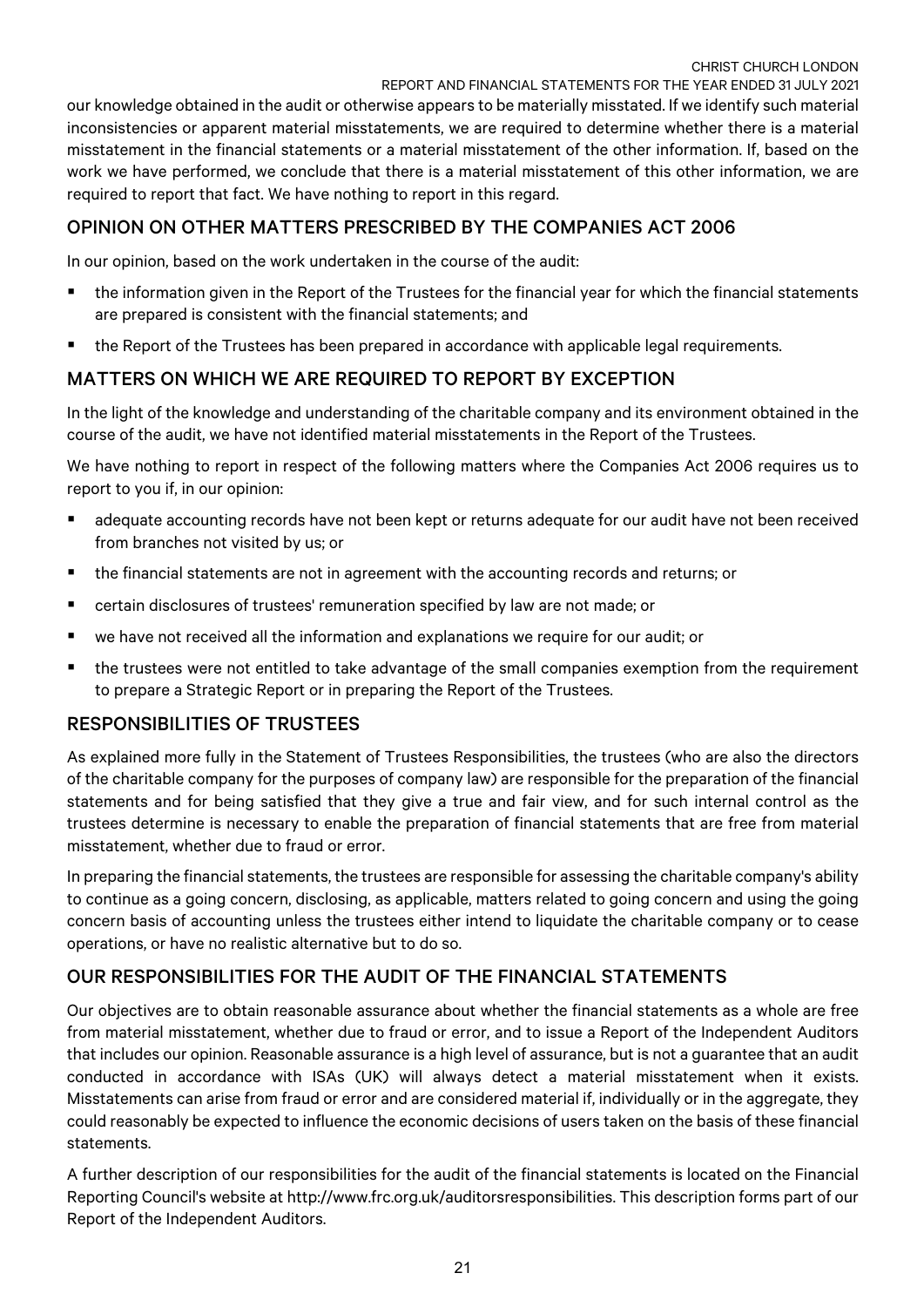## USE OF OUR REPORT

This report is made solely to the charitable company's members, as a body, in accordance with Chapter 3 of Part 16 of the Companies Act 2006. Our audit work has been undertaken so that we might state to the charitable company's members those matters we are required to state to them in an auditors' report and for no other purpose. To the fullest extent permitted by law, we do not accept or assume responsibility to anyone other than the charitable company and the charitable company's members as a body, for our audit work, for this report, or for the opinions we have formed.

mwbrind

Dec 23, 2021

Maurice Brindley BSc FCA (Senior Statutory Auditor) *Date* for and on behalf of Brindley Millen Ltd Chartered Accountants and Statutory Auditors 167 Turners Hill Cheshunt Hertfordshire EN8 9BH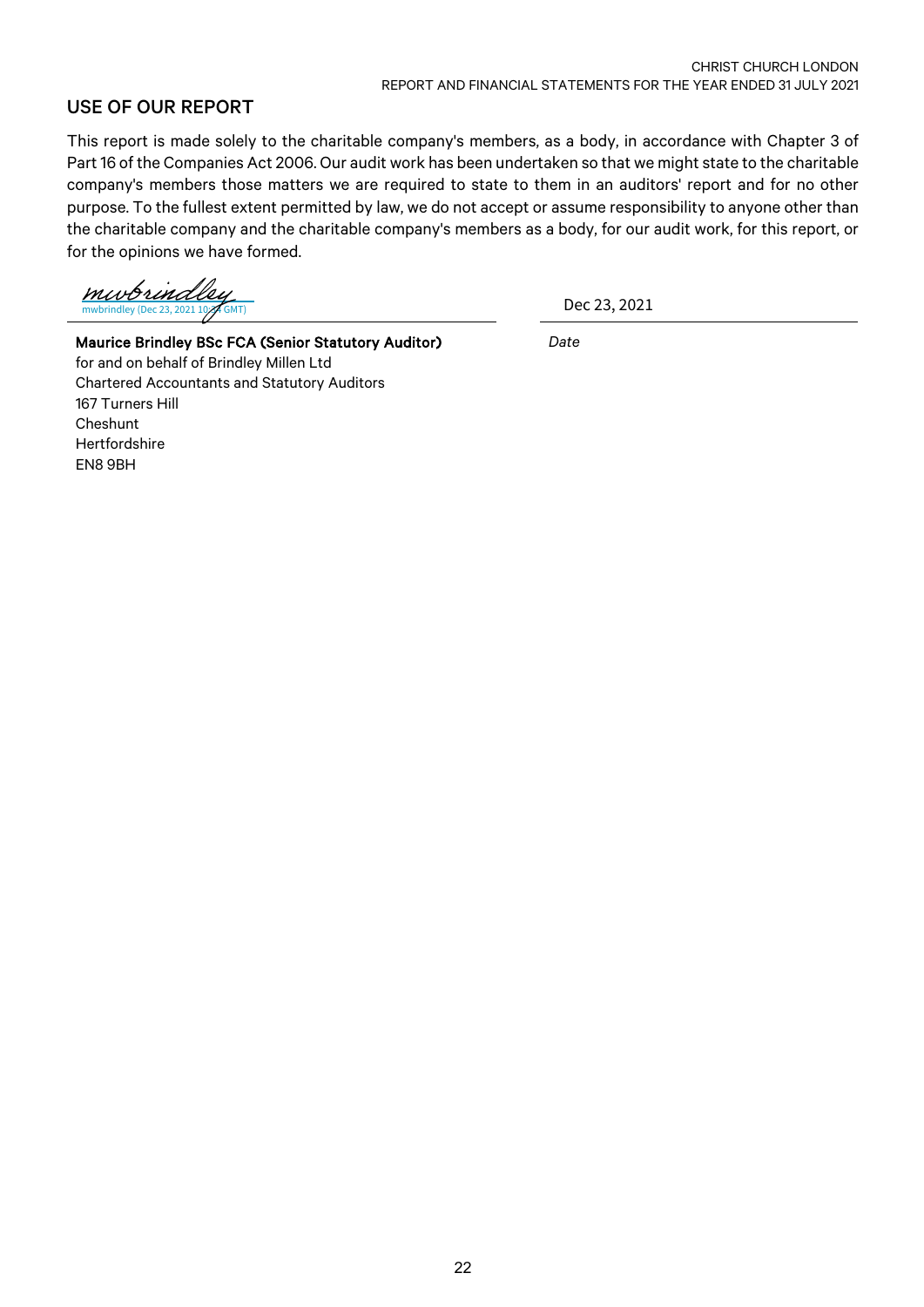# STATEMENT OF FINANCIAL ACTIVITIES

|                                                       |                | <b>UNRESTRICTED</b> | <b>DESIGNATED</b> | <b>RESTRICTED</b> | 31 JULY 2021<br><b>TOTAL</b> | 31 JULY 2020<br><b>TOTAL</b> |
|-------------------------------------------------------|----------------|---------------------|-------------------|-------------------|------------------------------|------------------------------|
|                                                       |                | <b>FUNDS</b>        | <b>FUND</b>       | <b>FUNDS</b>      | <b>FUNDS</b>                 | <b>FUNDS</b>                 |
|                                                       | <b>Notes</b>   | £                   | £                 | £                 | £                            | £                            |
| <b>INCOME</b>                                         |                |                     |                   |                   |                              |                              |
| Voluntary Income                                      |                | 1,432,395           |                   | 378,502           | 1,810,897                    | 1,762,740                    |
| Charitable activities                                 |                | 12,688              |                   |                   | 12,688                       | 23,985                       |
| Investment Income                                     |                | 95                  |                   |                   | 95                           | 2,348                        |
| <b>TOTAL</b>                                          | $\overline{c}$ | 1,445,178           |                   | 378,502           | 1,823,680                    | 1,789,073                    |
| <b>EXPENDITURE ON</b><br><b>Charitable Activities</b> | $\overline{2}$ |                     |                   |                   |                              |                              |
|                                                       |                | 1,329,445           |                   | 277,962           | 1,607,407                    | 1,599,494                    |
| <b>NET INCOME/</b><br>(EXPENDITURE)                   |                | 115,733             |                   | 100,540           | 216,273                      | 189,579                      |
| <b>Transfers between</b><br>funds                     |                | (30,000)            | 30,000            |                   |                              |                              |
| Net movement in<br>funds                              |                | 85,733              | 30,000            | 100,540           | 216,273                      | 189,579                      |
| <b>RECONCILIATION</b><br>OF FUNDS                     |                |                     |                   |                   |                              |                              |
| Total funds brought<br>forward                        |                | 586,749             | 380,000           | 101,909           | 1,068,658                    | 879,079                      |
| <b>TOTAL FUNDS</b><br><b>CARRIED FORWARD</b>          |                | 672,482             | 410,000           | 202,449           | 1,284,931                    | 1,068,658                    |

## CONTINUING OPERATIONS

All income and expenditure has arisen from continuing activities.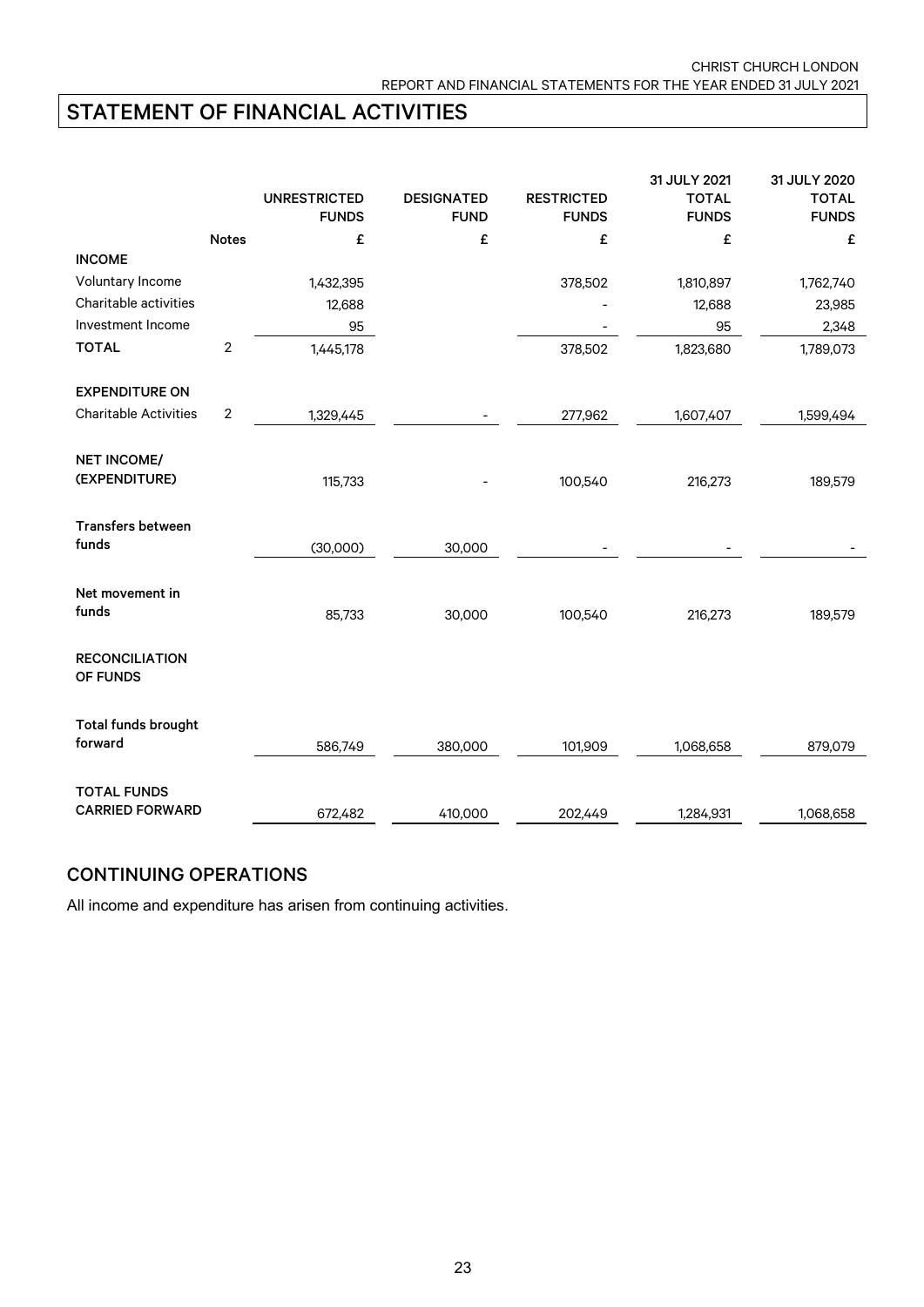# BALANCE SHEET AS AT 31 JULY 2021

|                                            |                  |                     |                   |                   | 31 JULY 2021 | 31 JULY 2020       |
|--------------------------------------------|------------------|---------------------|-------------------|-------------------|--------------|--------------------|
|                                            |                  | <b>UNRESTRICTED</b> | <b>DESIGNATED</b> | <b>RESTRICTED</b> | <b>TOTAL</b> | <b>TOTAL</b>       |
|                                            |                  | <b>FUNDS</b>        | <b>FUND</b>       | <b>FUNDS</b>      | <b>FUNDS</b> | <b>FUNDS</b>       |
|                                            | <b>Notes</b>     | £                   | £                 | £                 | £            | £                  |
| <b>FIXED ASSETS</b>                        |                  |                     |                   |                   |              |                    |
| <b>Tangible Assets</b>                     | $\boldsymbol{7}$ | 22,134              |                   |                   | 22,134       | 23,952             |
| <b>CURRENT ASSETS</b>                      |                  |                     |                   |                   |              |                    |
| Stocks                                     | 8                | 7,493               |                   |                   | 7,493        | 7,275              |
| Debtors                                    | $\boldsymbol{9}$ | 91,513              |                   |                   | 91,513       | 65,350             |
| Cash at Bank                               |                  | 626,428             | 410,000           | 202,449           | 1,238,877    | 1,003,955          |
|                                            |                  | 725,434             | 410,000           | 202,449           | 1,337,883    | 1,076,580          |
| <b>CREDITORS</b>                           |                  |                     |                   |                   |              |                    |
| Amounts falling due<br>within one year     | 10               | (75,086)            |                   |                   | (75,086)     | (31, 874)          |
|                                            |                  |                     |                   |                   |              |                    |
| <b>NET</b><br><b>CURRENT ASSETS</b>        |                  | 650,348             | 410,000           | 202,449           | 1,262,797    | 1,044,706          |
|                                            |                  |                     |                   |                   |              |                    |
| <b>TOTAL ASSETS</b><br><b>LESS CURRENT</b> |                  |                     |                   |                   |              |                    |
| <b>LIABILITIES</b>                         |                  | 672,482             | 410,000           | 202,449           | 1,284,931    | 1,068,658          |
| <b>NET ASSETS</b>                          |                  | 672,482             | 410,000           | 202,449           |              |                    |
|                                            |                  |                     |                   |                   | 1,284,931    | 1,068,658          |
| <b>FUNDS</b><br><b>Unrestricted Funds:</b> | 13               |                     |                   |                   |              |                    |
| <b>General Fund</b>                        |                  |                     |                   |                   | 672,482      |                    |
| <b>Designated Fund</b>                     |                  |                     |                   |                   |              | 586,749<br>380,000 |
|                                            |                  |                     |                   |                   | 410,000      |                    |
|                                            |                  |                     |                   |                   | 1,082,482    | 966,749            |
| <b>Restricted Funds</b>                    |                  |                     |                   |                   | 202,449      | 101,909            |
| <b>TOTAL FUNDS</b>                         |                  |                     |                   |                   | 1,284,931    | 1,068,658          |

## ON BEHALF OF THE BOARD:

021 21:51 GMT) [David Stroud](https://na1.documents.adobe.com/verifier?tx=CBJCHBCAABAABNH33NWKWLQbgTN_QiLiruSoqxo3JygW)

[MJThomas \(Dec 23, 2021 09:15 GMT\)](https://na1.documents.adobe.com/verifier?tx=CBJCHBCAABAABNH33NWKWLQbgTN_QiLiruSoqxo3JygW) MJThomas

David Stroud, Trustee Michael Thomas, Trustee

*Approved by the Board on 23 November 2021*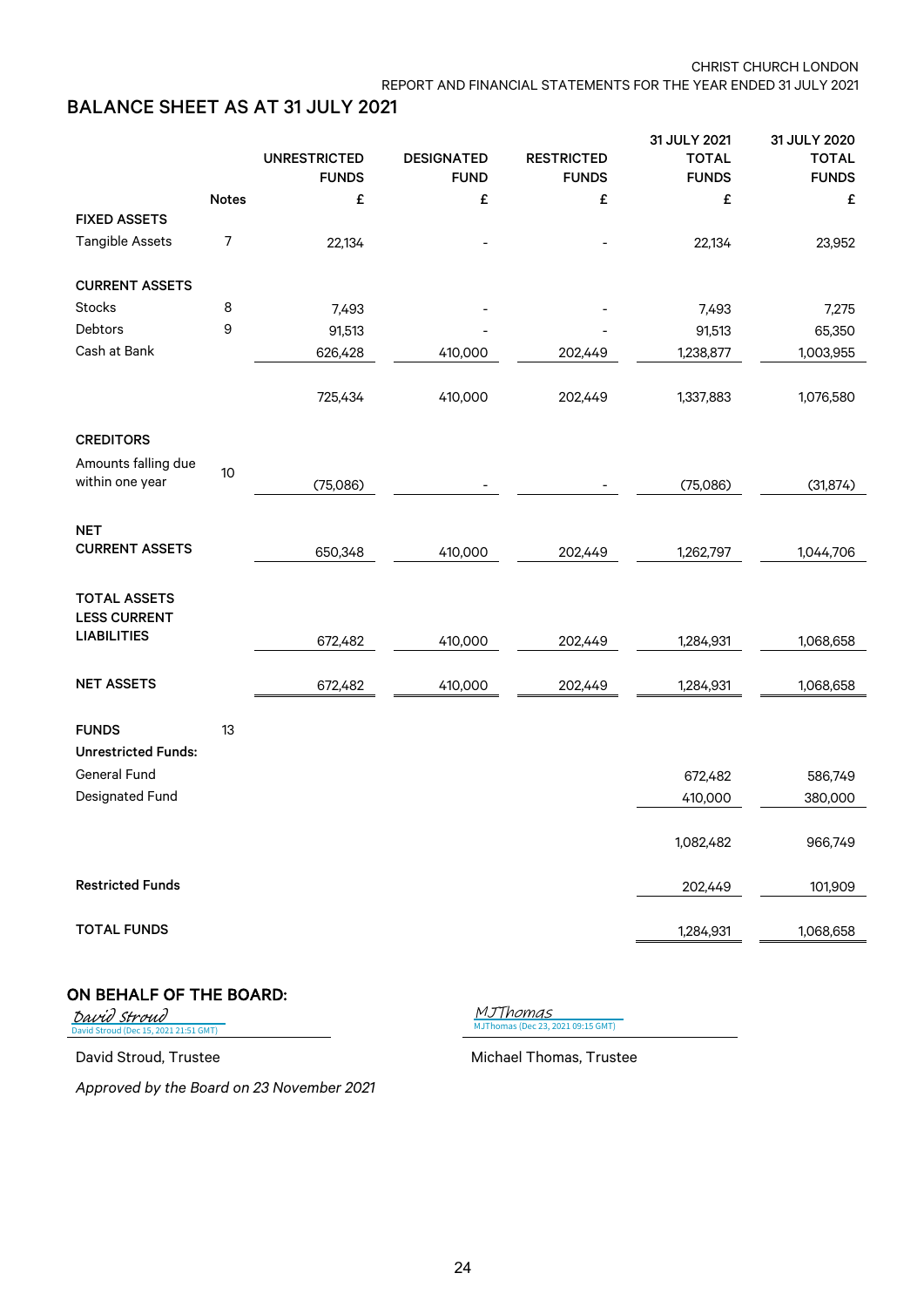# CASH FLOW STATEMENT FOR THE YEAR ENDED 31 JULY 2021

|                                                             | 2021      | 2020      |
|-------------------------------------------------------------|-----------|-----------|
|                                                             | £         | £         |
| NET CASH GENERATED FROM / (USED IN) OPERATING ACTIVITIES    | 247,182   | 263,249   |
| <b>CASH FLOWS FROM INVESTING ACTIVITIES:</b>                |           |           |
| Purchase of tangible fixed assets                           | (12,165)  | (21,040)  |
| Interest received                                           | (95)      | (2,348)   |
|                                                             |           |           |
| NET CASH GENERATED FROM / (USED IN) INVESTING ACTIVITIES    | (12,260)  | (23,388)  |
|                                                             |           |           |
| CHANGE IN CASH AND CASH EQUIVALENTS IN THE REPORTING YEAR   | 234,922   | 239,861   |
| CASH AND CASH EQUIVALENTS AT THE BEGINNING OF THE REPORTING |           |           |
| <b>YEAR</b>                                                 | 1,003,955 | 764.094   |
|                                                             |           |           |
| CASH AND CASH EQUIVALENTS AT THE END OF THE REPORTING YEAR  | 1,238,877 | 1,003,955 |
|                                                             |           |           |

## NOTES TO THE CASH FLOW STATEMENT

RECONCILIATION OF NET INCOME / (DEFICIT) TO NET CASH FLOW FROM OPERATING ACTIVITIES

|                                                                                                        | 2021     | 2020    |
|--------------------------------------------------------------------------------------------------------|----------|---------|
|                                                                                                        | £        | £       |
| NET INCOME / (DEFICIT) FOR THE REPORTING YEAR (AS PER THE STATEMENT OF<br><b>FINANCIAL ACTIVITIES)</b> |          |         |
|                                                                                                        | 216.273  | 189,579 |
| Adjustments for:                                                                                       |          |         |
| Depreciation charges                                                                                   | 13.983   | 31,079  |
| Interest received                                                                                      | 95       | 2.348   |
| Decrease / (Increase) in stocks                                                                        | (218)    | (54)    |
| Decrease / (Increase) in debtors                                                                       | (26.163) | 45.486  |
| (Decrease) / Increase in creditors                                                                     | 43.212   | (5,189) |
|                                                                                                        |          |         |
| NET CASH GENERATED FROM / (USED IN) OPERATING ACTIVITIES                                               | 247,182  | 263,249 |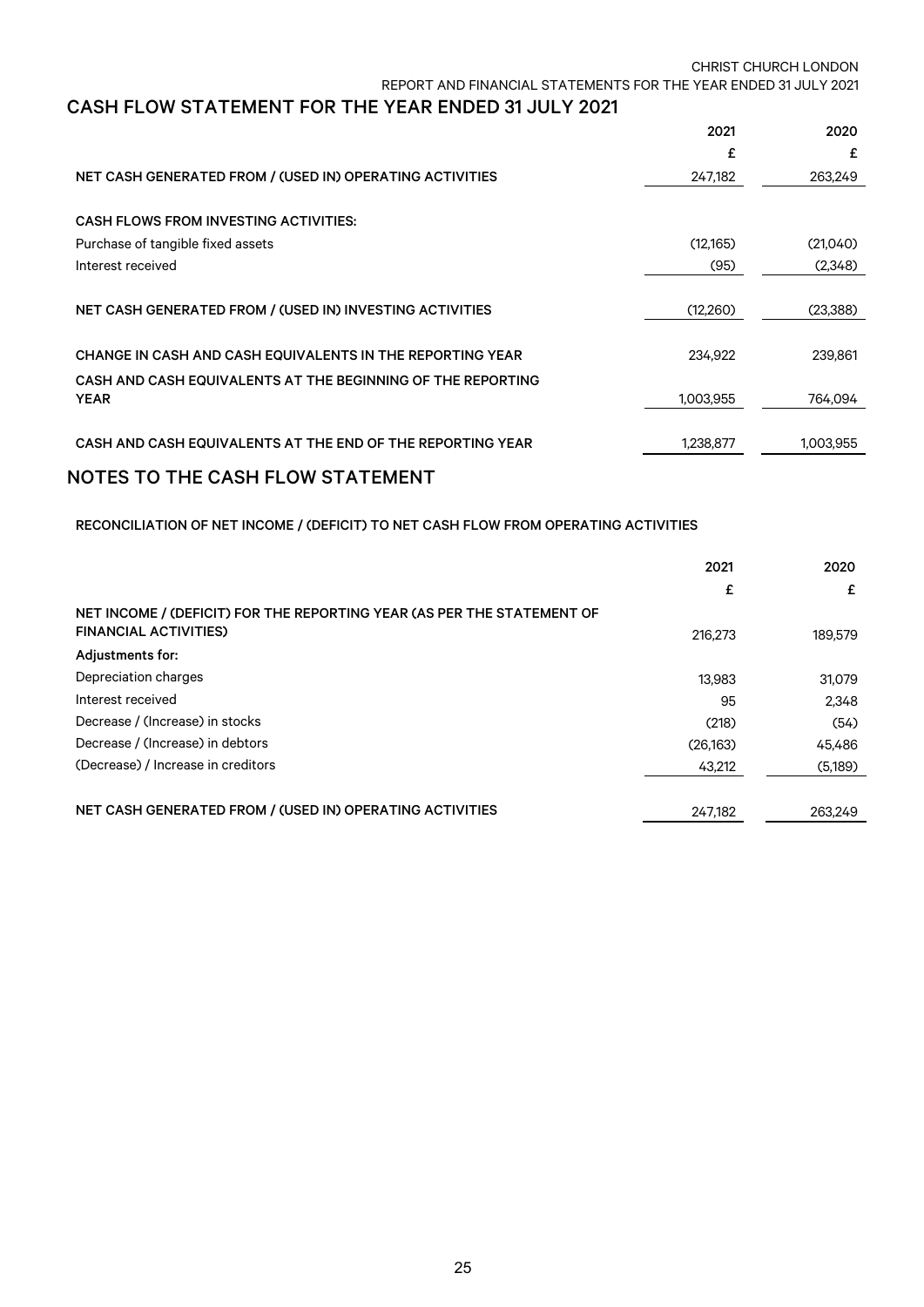# NOTES TO THE FINANCIAL STATEMENTS

# FOR THE YEAR ENDED 31 JULY 2021

## 1. ACCOUNTING POLICIES

### BASIS OF PREPARING THE FINANCIAL STATEMENTS AND ASSESSMENT OF GOING CONCERN

The financial statements of the charitable company, which is a public benefit entity under FRS 102, have been prepared under the historical cost convention with items recognised at cost or transaction value unless otherwise stated in the relevant notes to these accounts. The financial statements have been prepared in accordance with the Statement of Recommended Practice: Accounting and Reporting by Charities preparing their accounts in accordance with the Financial Reporting Standard applicable in the UK and Republic of Ireland (FRS 102) issued in October 2019 and the Financial Reporting Standard applicable in the United Kingdom and Republic of Ireland (FRS 102) and the Charities Act 2011.

The trustees consider that there are no material uncertainties about the charity's ability to continue as a going concern

The financial statements are presented in sterling (£).

#### ACCOUNTING JUDGEMENTS AND ESTIMATION UNCERTAINTY

In preparing financial statements it is necessary to make certain judgements, estimated and assumptions that affect the amounts recognised in the financial statements. The following judgements and estimates are considered by the trustees to have most significant effect on amounts recognised in the financial statements.

#### *Useful economic life of tangible fixed assets*

The annual depreciation charge for tangible assets is sensitive to changes in the estimated useful economic lives and residual values of the assets. The useful economic lives and residual values are reassessed annually. They are amended when necessary to reflect current estimates, based on technological advancement, future investments, economic utilisation and the physical condition of the assets.

#### INCOME

All income is recognised in the Statement of Financial Activities once; the charity has entitlement to the funds; it is probable that the income will be received; the amount can be measured reliably.

#### EXPENDITURE

Liabilities are recognised as expenditure as soon as there is a legal or constructive obligation committing the charity to that expenditure, it is probable that a transfer of economic benefits will be required in settlement and the amount of the obligation can be measured reliably. Expenditure is accounted for on an accruals basis and has been classified under headings that aggregate all cost related to the category. Where costs cannot be directly attributed to particular headings they have been allocated to activities on a basis consistent with the use of resources.

#### TANGIBLE FIXED ASSETS

Only items costing over £500 are capitalised and depreciated by the charitable company. Assets are measured at cost less accumulated depreciation and any accumulated impairment losses.

Depreciation is provided at annual rates in order to write off each asset over its estimated useful life. All fixed assets, excepting IT equipment, are depreciated at 20% straight line. IT equipment is depreciated at 33.3% straight line.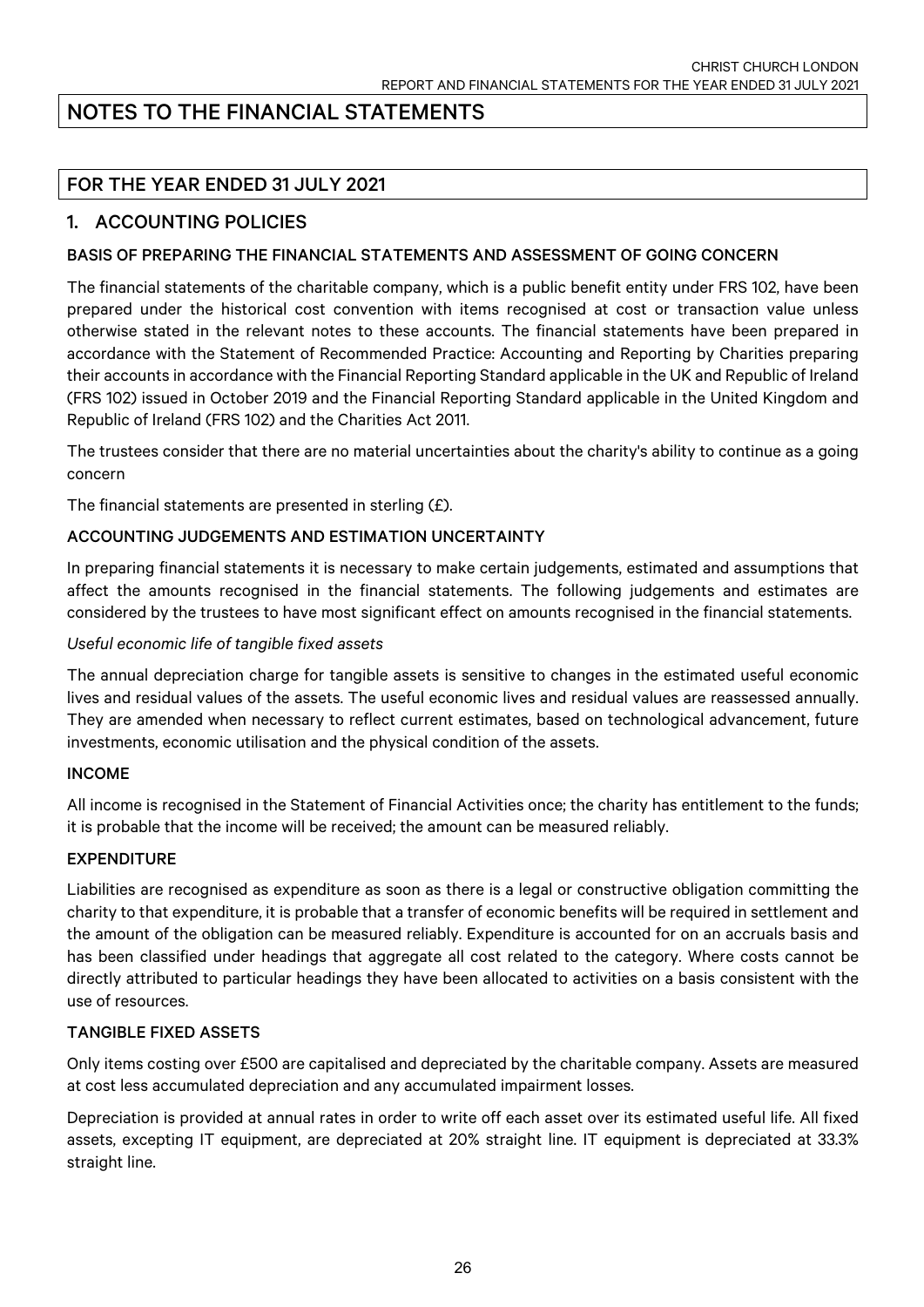#### **STOCKS**

Stocks comprise food donated to the Vauxhall Foodbank project and are stated at estimated cost, plus stock of STEPS books held at estimated cost, less any impairment in value.

#### TAXATION

The charity is exempt from corporation tax on its charitable activities.

#### **DEBTORS**

Trade and other debtors are recognised at the settlement amount. Prepayments are valued at the amount prepaid.

#### CASH AT BANK AND IN HAND

Cash at bank and in hand includes cash, current bank accounts and deposit bank accounts with no withdrawal limitations.

#### **CREDITORS**

Creditors are recognised where the charity has a present obligation resulting from a past event that will result in the transfer of funds to a third party and the amount due to settle the obligation can be measured or estimated reliably. Creditors are recognised at their settlement amount.

#### FUND ACCOUNTING

Unrestricted funds are those available for use at the discretion of the trustees in furtherance of the general objectives of the charitable company and which have not been designated for other purposes.

Restricted funds are funds that have been received for particular purposes.

#### PENSION COSTS AND OTHER POST-RETIREMENT BENEFITS

The charitable company operates a defined contributions pension scheme. Contributions payable for the year are charged in the statements of financial activities.

#### FINANCIAL INSTRUMENTS

The charity only has financial assets and financial liabilities of a kind that qualify as basic financial instruments. Basic financial instruments are initially settled at transaction value and subsequently measured at their settlement value.

## 2. DETAILED INCOME AND EXPENDITURE ACCOUNT

|                                                            | <b>UNRESTRICTED</b><br><b>FUNDS</b> | <b>RESTRICTED</b><br><b>FUNDS</b> | 2021 TOTAL<br><b>FUNDS</b> | 2020 TOTAL<br><b>FUNDS</b> |
|------------------------------------------------------------|-------------------------------------|-----------------------------------|----------------------------|----------------------------|
|                                                            | £                                   | £                                 | £                          | £                          |
| <b>INCOME</b>                                              |                                     |                                   |                            |                            |
| <b>General Donations</b>                                   | 1,423,432                           |                                   | 1,423,432                  | 1,328,069                  |
| Special Offerings (inc. Gift Day)                          | 6,575                               | 207,000                           | 213,575                    | 218,030                    |
| <b>Mission and Social Action Donations</b>                 |                                     | 171,502                           | 171,502                    | 103,027                    |
| Interest income                                            | 95                                  |                                   | 95                         | 2,348                      |
| Other income including event income and<br>preaching gifts | 15,076                              |                                   | 15,076                     | 137,599                    |
| Total                                                      | 1,445,178                           | 378,502                           | 1,823,680                  | 1,789,073                  |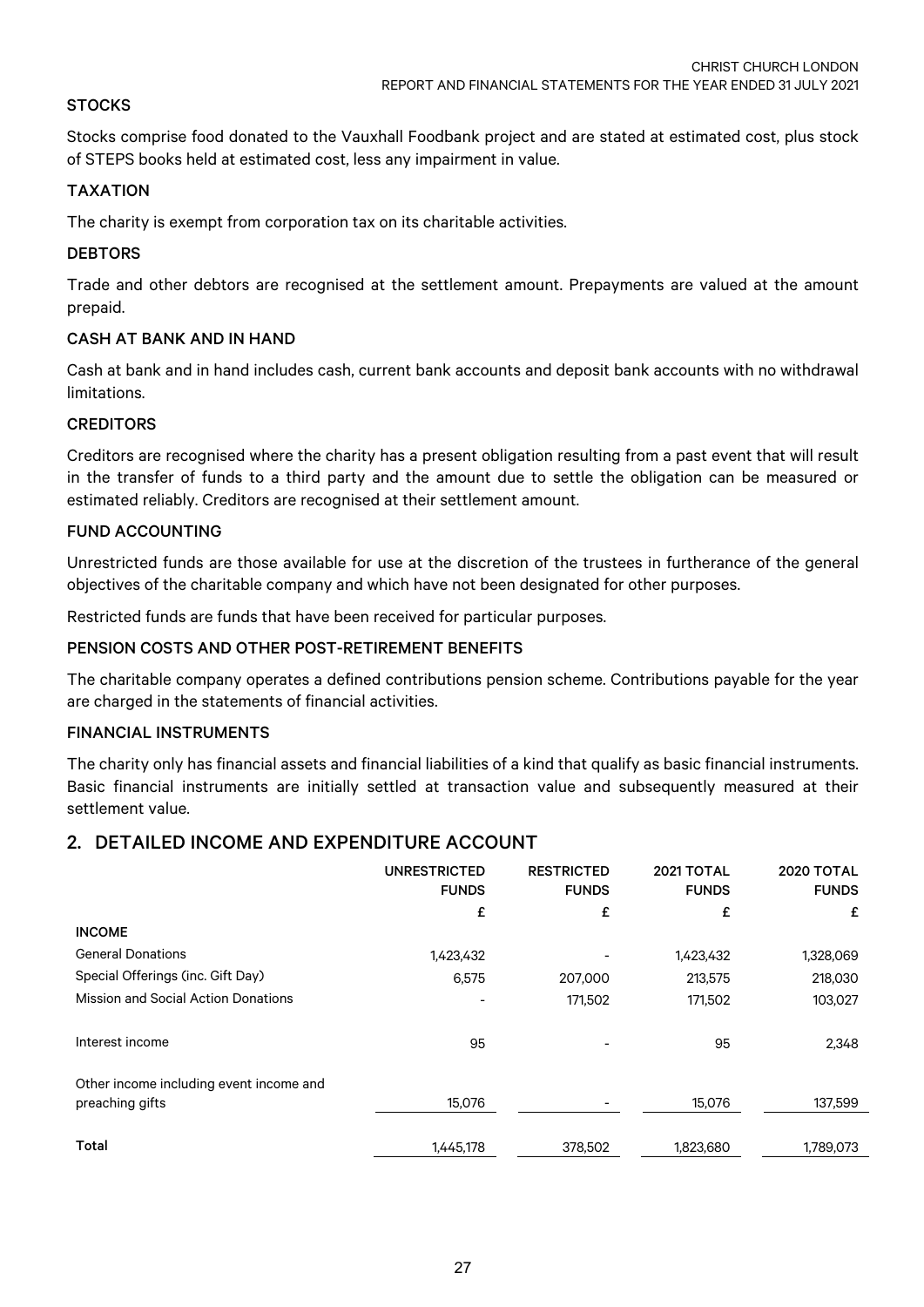CHRIST CHURCH LONDON REPORT AND FINANCIAL STATEMENTS FOR THE YEAR ENDED 31 JULY 2021

| <b>EXPENDITURE</b>                            |           |         |          |           |
|-----------------------------------------------|-----------|---------|----------|-----------|
| <b>Sunday Venue</b>                           | 116.965   |         | 116,965  | 286,238   |
| Production, Preaching and Band                | 373,379   |         | 373,379  | 380,112   |
| Connect Groups, Pastoral, Families, and other |           |         |          |           |
| ministries                                    | 164,020   | 53.262  | 217,282  | 172,378   |
| Alpha, Welcome, and Social Action             | 96.857    | 216,350 | 313,207  | 280,188   |
| Church Leadership, Mission, and serving other |           |         |          |           |
| churches                                      | 285.682   | 8.350   | 294,032  | 201,594   |
| Communications                                | 111,879   |         | 111,879  | 94,415    |
| Office and Finance                            | 180,663   |         | 180,663  | 184,569   |
|                                               |           |         |          |           |
| Total                                         | 1,329,445 | 277,962 | 1607.407 | 1.599.494 |
|                                               |           |         |          |           |
| <b>NET MOVEMENT IN FUNDS</b>                  | 115,733   | 100.540 | 216,273  | 189.579   |

## 3. NET INCOME/(EXPENDITURE)

Net income/(expenditure) is stated after charging:

|                                                                                      | 2021    | 2020    |
|--------------------------------------------------------------------------------------|---------|---------|
|                                                                                      | £       |         |
| Auditors' remuneration                                                               | 3,080   | 3,080   |
| Depreciation - owned assets                                                          | 13,983  | 31,078  |
| 4. TRUSTEES' REMUNERATION AND BENEFITS                                               |         |         |
|                                                                                      | 2021    | 2020    |
|                                                                                      | f       |         |
| Trustees' remuneration (including salary, employer Social Security costs and pension |         |         |
| contribution)                                                                        | 189,986 | 181,047 |

The above remuneration is in respect of the Senior Leader and the Head of Operations is in accordance with our Memorandum and Articles of Association.

Christ Church London considers its Key Management Personnel to be the Senior Leaders, Head of Operations, Ministry Leader and Finance Manager. Salaries for these employees were £332,826 (2020: £306,013). Employer Social Security costs and pension contributions were £39,248 and £33,283 (2020: £36,251 and £31,930) respectively.

#### TRUSTEES' EXPENSES

Expenses paid to trustees for the year ended 31 July 2021 amounted to £2,657 (2020: £8,720). This includes reimbursed expenditure for carrying out executive responsibilities across the church's activities by the Senior Leader and the Head of Operations who also serve as trustees.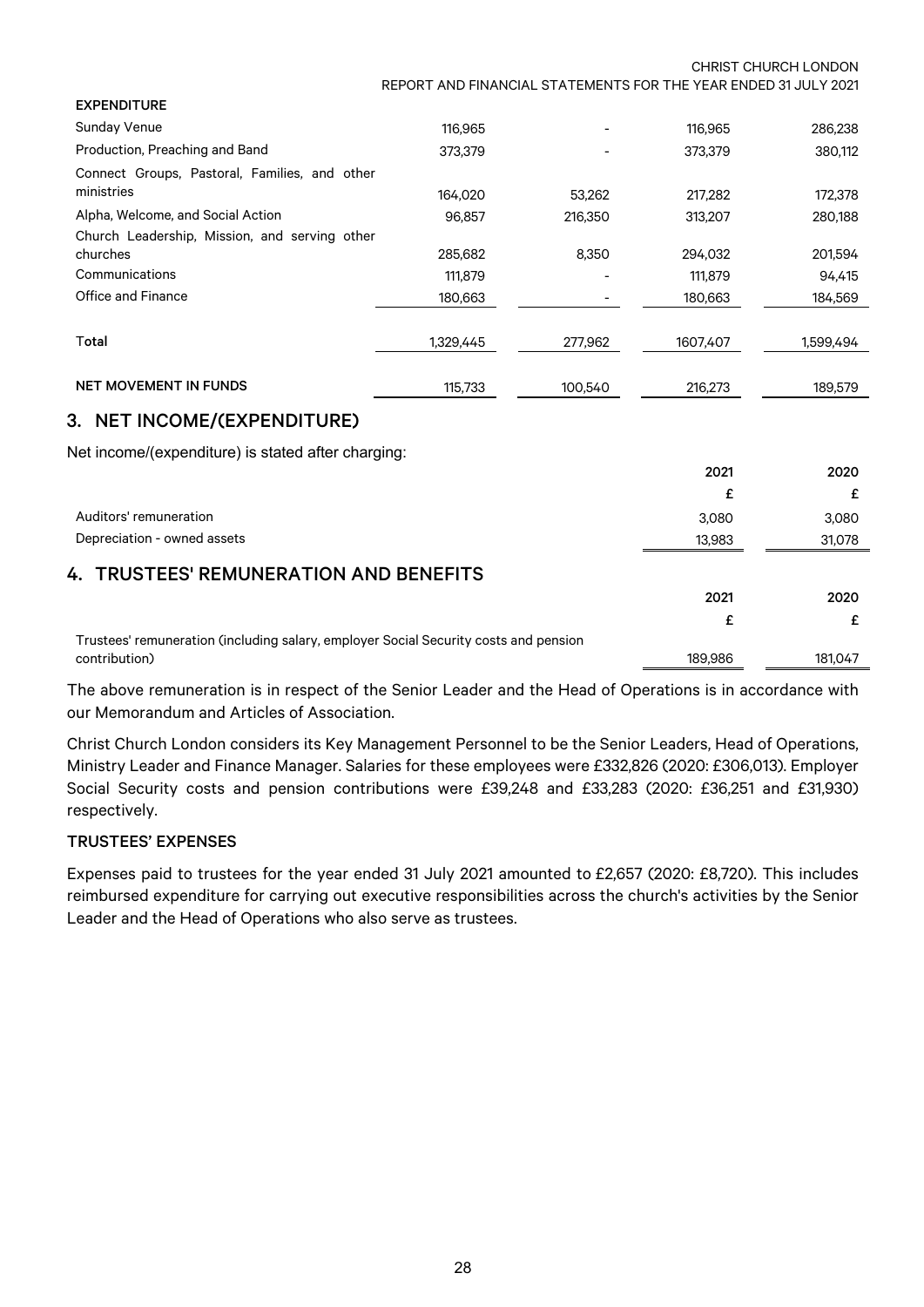#### CHRIST CHURCH LONDON REPORT AND FINANCIAL STATEMENTS FOR THE YEAR ENDED 31 JULY 2021

# 5. STAFF COSTS

|                                                                                   | 2021    | 2020    |
|-----------------------------------------------------------------------------------|---------|---------|
|                                                                                   | £       |         |
| <b>Salaries</b>                                                                   | 747,799 | 657,453 |
| <b>Employer Social Security costs</b>                                             | 75,899  | 66,120  |
| Employer pension contributions                                                    | 74,502  | 67,314  |
|                                                                                   |         |         |
|                                                                                   | 898,200 | 790,887 |
| The average monthly number of full-time equivalent employees during the year was: |         |         |
|                                                                                   | 17      | 15      |
| The number of employees whose salary exceeded £60,000 was:                        |         |         |
| £60.000 - £70.000                                                                 | 3       | 3       |
| £70,001 - £80,000                                                                 |         |         |
| £80.001 - £90.000                                                                 |         |         |

# 2019/20 COMPARATIVES FOR THE STATEMENT OF FINANCIAL ACTIVITIES

|                                              |                | <b>UNRESTRICTED</b> | <b>DESIGNATED</b> | <b>RESTRICTED</b> | 31 JULY 2020<br><b>TOTAL</b> |
|----------------------------------------------|----------------|---------------------|-------------------|-------------------|------------------------------|
|                                              |                | <b>FUNDS</b>        | <b>FUND</b>       | <b>FUNDS</b>      | <b>FUNDS</b>                 |
|                                              | <b>Notes</b>   | £                   | £                 | £                 | £                            |
| <b>INCOME</b>                                |                |                     |                   |                   |                              |
| Voluntary Income                             |                | 1,629,415           |                   | 133,325           | 1,762,740                    |
| Charitable activities                        |                | 23,985              |                   |                   | 23,985                       |
| Investment Income                            |                | 2,348               |                   |                   | 2,348                        |
| <b>TOTAL</b>                                 | $\overline{2}$ | 1,655,748           |                   | 133,325           | 1,789,073                    |
| <b>EXPENDITURE ON</b>                        |                |                     |                   |                   |                              |
| <b>Charitable Activities</b>                 | $\overline{2}$ | 1,459,337           |                   | 140,157           | 1,599,494                    |
| <b>NET INCOME/</b><br>(EXPENDITURE)          |                | 196,411             |                   | (6, 832)          | 189,579                      |
| <b>Transfers between</b><br>funds            |                | (380,000)           | 380,000           |                   |                              |
| Net movement in funds                        |                | (183, 589)          | 380,000           | (6, 832)          | 189,579                      |
| <b>RECONCILIATION OF</b><br><b>FUNDS</b>     |                |                     |                   |                   |                              |
| Total funds brought<br>forward               |                | 770,338             |                   | 108,741           | 879,079                      |
| <b>TOTAL FUNDS</b><br><b>CARRIED FORWARD</b> |                | 586,749             | 380,000           | 101,909           | 1,068,658                    |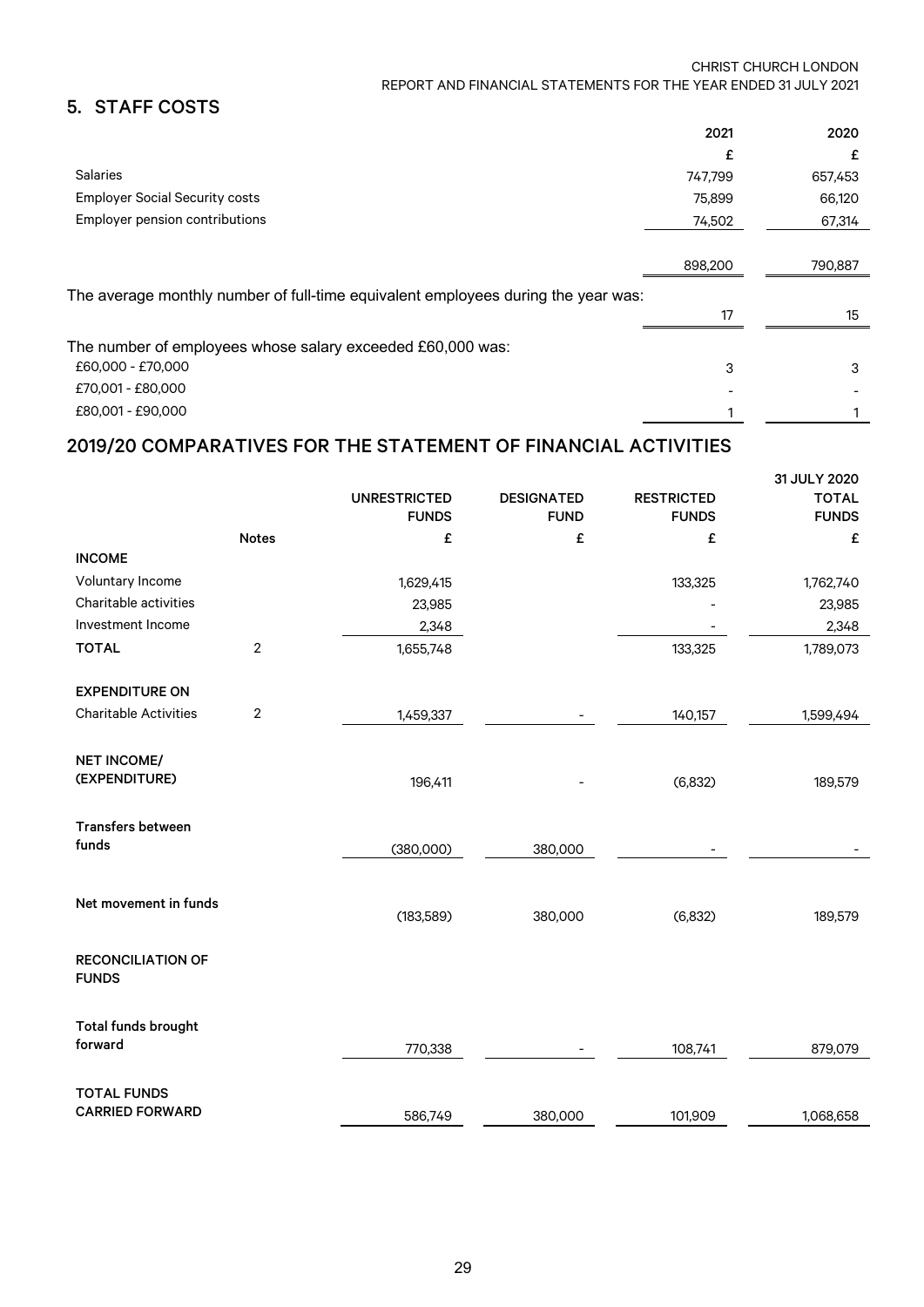# 7. TANGIBLE FIXED ASSETS

|                                                           | PA and<br><b>Music</b> | Video, IT, and<br>Other |                    |
|-----------------------------------------------------------|------------------------|-------------------------|--------------------|
|                                                           | Equipment<br>£         | Equipment<br>£          | <b>Totals</b><br>£ |
| <b>COST</b>                                               |                        |                         |                    |
| At 01 August 2020                                         | 167,839                | 72,791                  | 240,630            |
| Additions                                                 |                        | 12,165                  | 12,165             |
| Disposals                                                 | $(\textnormal{-})$     | $(\cdot)$               | $(\textnormal{-})$ |
| At 31 July 2021                                           | 167,839                | 84,956                  | 252,795            |
| <b>DEPRECIATION</b>                                       |                        |                         |                    |
| At 01 August 2020                                         | 158,728                | 57,950                  | 216,678            |
| Charge for year                                           | 3,630                  | 10,353                  | 13,983             |
| <b>Elimination on Disposals</b>                           | $\left( -\right)$      | $(\cdot)$               | $(\cdot)$          |
| At 31 July 2021                                           | 162,358                | 68,303                  | 230,661            |
| <b>NET BOOK VALUE</b>                                     |                        |                         |                    |
| At 31 July 2021                                           | 5,482                  | 16,653                  | 22,134             |
| At 31 July 2020                                           | 9,111                  | 14,841                  | 23,952             |
| 8. STOCKS                                                 |                        |                         |                    |
|                                                           |                        | 2021                    | 2020               |
|                                                           |                        | £                       | £                  |
| Stocks - Vauxhall Foodbank                                |                        |                         | 4,071              |
| Stocks - STEPS Books                                      |                        | 7,493                   | 3,204              |
|                                                           |                        | 7,493                   | 7,275              |
| 9. DEBTORS: AMOUNTS FALLING DUE WITHIN ONE YEAR           |                        |                         |                    |
|                                                           |                        | 2021                    | 2020               |
|                                                           |                        | £                       | £                  |
| Gift aid receivable                                       |                        | 29,344                  | 23,598             |
| Money held for church plant                               |                        |                         | 8,350              |
| Deposits and prepayments                                  |                        | 62,169                  | 33,402             |
|                                                           |                        | 91,513                  | 65,350             |
| <b>10. CREDITORS: AMOUNTS FALLING DUE WITHIN ONE YEAR</b> |                        |                         |                    |
|                                                           |                        | 2021                    | 2020               |
|                                                           |                        | £                       | £                  |
| Trade creditors                                           |                        | 48,329                  | 16,083             |
| Accruals                                                  |                        | 8,062                   | 14,954             |
| Income received in advance                                |                        | 18,695                  | 837                |
|                                                           |                        | 75,086                  | 31,874             |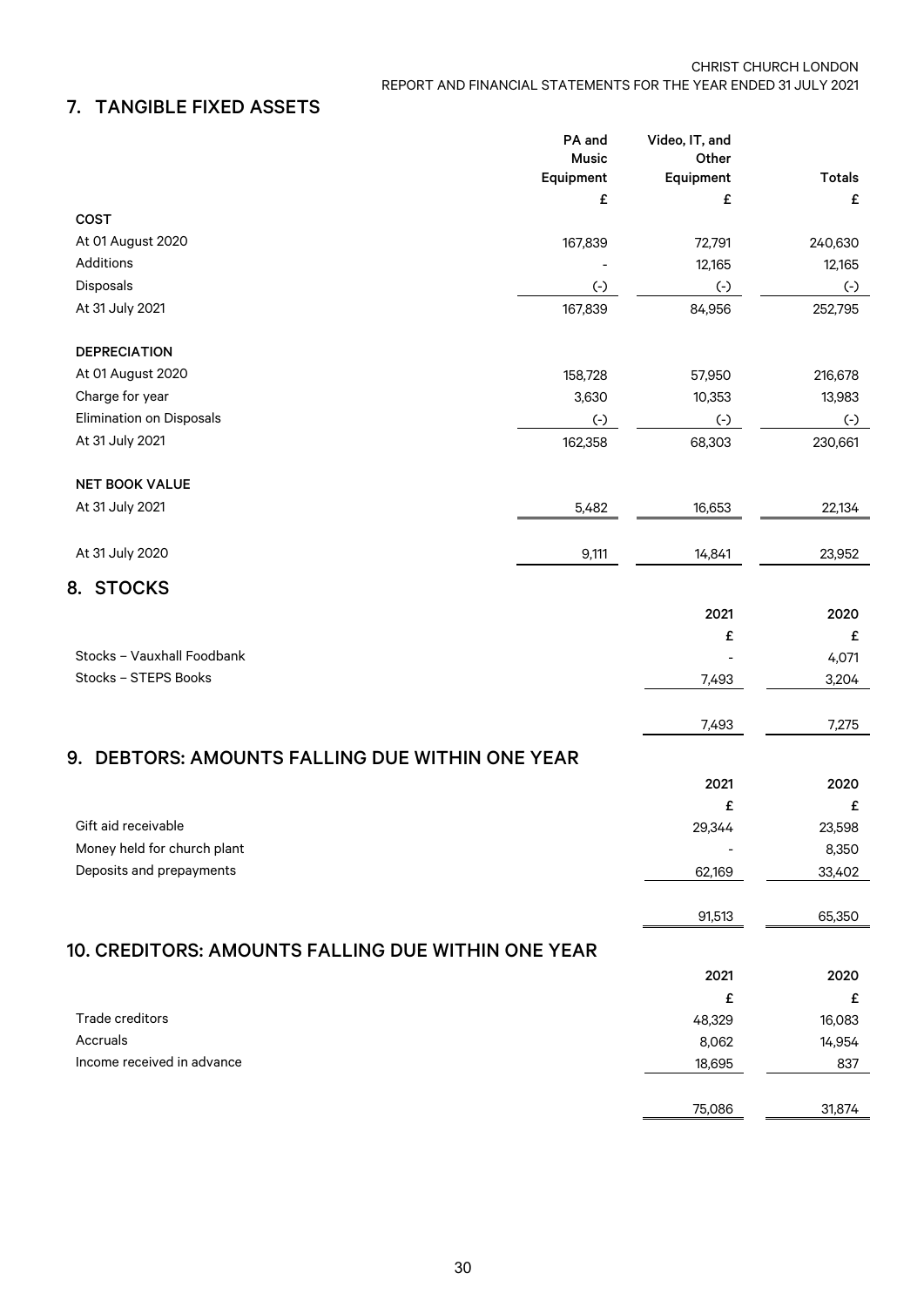## 12. OPERATING LEASE COMMITMENTS

The following operating lease payments, relating to 1-3 Coborn Street, are committed to be paid:

|                           | 2021    | 2020                     |
|---------------------------|---------|--------------------------|
|                           | £       | £                        |
| <b>LAND AND BUILDINGS</b> |         |                          |
| Expiring:                 |         |                          |
| Within one year           | 100,000 | $\overline{\phantom{a}}$ |
| One to five years         | 400,000 | $\overline{\phantom{0}}$ |
|                           |         |                          |

# 500,000 -

### 13. MOVEMENT IN FUNDS

|                         |             |                  |                  | <b>TRANSFERS</b> |            |
|-------------------------|-------------|------------------|------------------|------------------|------------|
|                         | AT 1 AUGUST | <b>INCOMING</b>  | <b>RESOURCES</b> | <b>BETWEEN</b>   | AT 31 JULY |
|                         | 2020        | <b>RESOURCES</b> | <b>EXPENDED</b>  | <b>FUNDS</b>     | 2021       |
|                         | £           | £                | £                | £                | £          |
| UNRESTRICTED FUNDS      |             |                  |                  |                  |            |
| General funds           | 586,749     | 1,445,178        | (1,329,445)      | (30,000)         | 672,482    |
| Designated fund         | 380,000     |                  |                  | 30,000           | 410,000    |
|                         |             |                  |                  |                  |            |
|                         | 966,749     | 1,445,178        | (1,329,445)      |                  | 1,082,482  |
| <b>RESTRICTED FUNDS</b> |             |                  |                  |                  |            |
| Property                | 67,051      | 118,000          |                  |                  | 185,051    |
| Social Action           | 26,508      | 207,239          | (216, 349)       |                  | 17,398     |
| Church Plant            | 8,350       |                  | (8,350)          |                  |            |
| <b>Other Ministries</b> |             | 53,263           | (53,263)         |                  |            |
|                         | 101,909     | 378,502          | (277, 962)       |                  | 202,449    |
|                         | 1,068,658   | 1,823,680        | (1,607,407)      |                  | 1,284,931  |

## 2019/20 MOVEMENT IN FUNDS – COMPARATIVES

|                         | AT1AUGUST<br>2019 | <b>INCOMING</b><br><b>RESOURCES</b> | <b>RESOURCES</b><br><b>EXPENDED</b> | <b>TRANSFERS</b><br><b>BETWEEN</b><br><b>FUNDS</b> | AT 31 JULY<br>2020 |
|-------------------------|-------------------|-------------------------------------|-------------------------------------|----------------------------------------------------|--------------------|
|                         | £                 | £                                   | £                                   | £                                                  | £                  |
| UNRESTRICTED FUNDS      |                   |                                     |                                     |                                                    |                    |
| General funds           | 770,338           | 1,655,748                           | (1,459,337)                         | (380,000)                                          | 586,749            |
| Designated fund         |                   |                                     |                                     | 380,000                                            | 380,000            |
|                         |                   |                                     |                                     |                                                    |                    |
|                         | 770,338           | 1,655,748                           | (1,459,337)                         |                                                    | 966,749            |
| <b>RESTRICTED FUNDS</b> |                   |                                     |                                     |                                                    |                    |
| Property                | 67,051            |                                     |                                     |                                                    | 67,051             |
| Social Action           | 3,717             | 132,744                             | (109.953)                           |                                                    | 26,508             |
| <b>Church Plant</b>     | 37,973            | 581                                 | (30, 204)                           |                                                    | 8,350              |
|                         | 108,741           | 133,325                             | (140, 157)                          |                                                    | 101,909            |
|                         | 879,079           | 1,789,073                           | (1,599,494)                         |                                                    | 1,068,658          |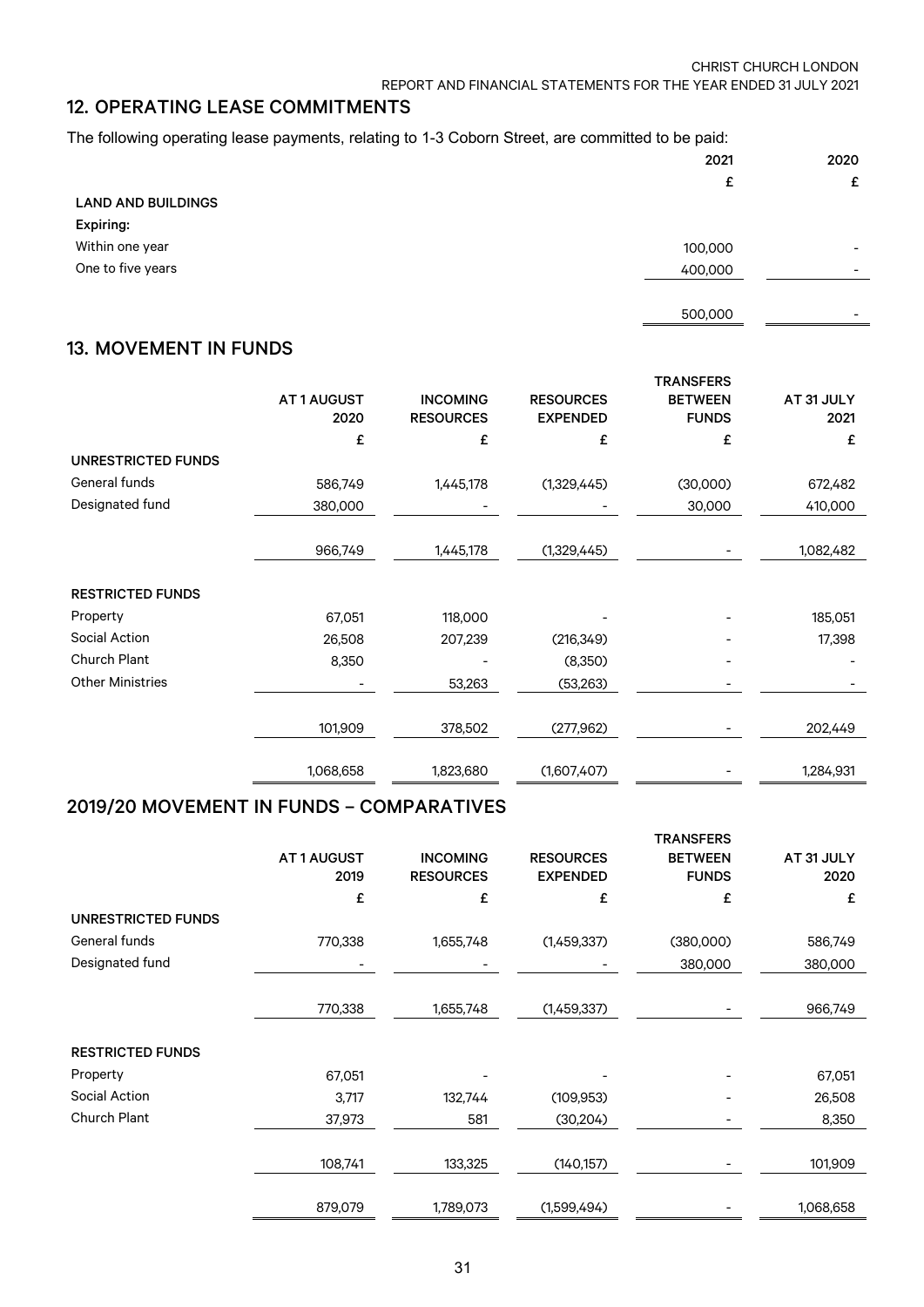Restricted Funds are accounted for in accordance with the policy detailed on page 27. The Property Fund, in preparation for future property investments was not spent during the year, and is being held in accordance with the reserves policy detailed on page 18. The Social Action fund relates primarily to the activity of the Vauxhall Foodbank, and the Church Plant fund relates to supporting the planting of churches, which in the past year included the support of a church plant in the Middle East.

# 14. RELATED PARTY DISCLOSURES

In March 2021, Chee Yeen Fung was appointed as a trustee of Christ Church London. Chee Yeen is the sister of Yu Yeen Fung who was employed during the year as an Executive Assistant. Total remuneration during the year amounted to £16,042. Chee Yeen was not involved in any decisions regarding Yu Yeen's remuneration.

Mike Thomas is also a trustee of 222 Ministries. Christ Church London supported 222 Ministries through a donation of £4,650 for their Afghanistan Emergency Support Fund. Mike was not involved in determining the level of support we gave to 222 Ministries.

The cumulative total of donations given without conditions by the trustees and their related parties during the year was £277,943, including Gift Aid (2020: £252,432).

# 15. GUARANTEE STATUS

The company is limited by guarantee, which means that every member undertakes to contribute to the assets of the company in the event of a winding up, including any members up to one year after ceasing to be a member, such amounts as may be required not exceeding £10.